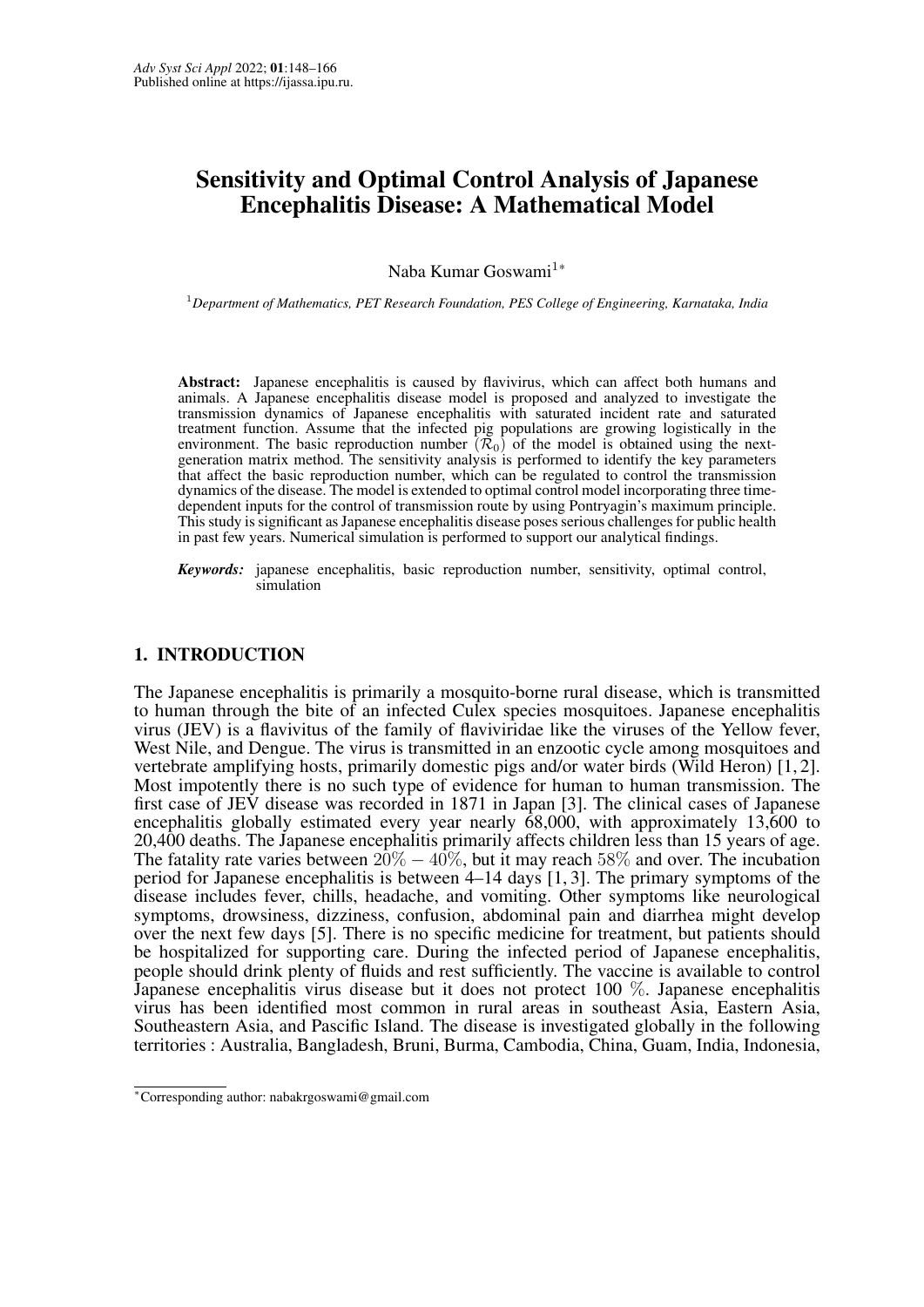Japan, Laos, Malaysia, Nepal, North Korea, Pakistan, Phillipines, Russia, Saipan, Singapore, South Korea, Sri Lanka, Taiwan, Thailand, Timor-Leste, Vietnam. The main vector of Japanese encephalitis is C. Annulirostris. In Indian condition many other secondary vectors have reported including Anopheles subpictus, A. peditaeniatys, C.epidesmus, C.gelidus, C.whitmorei, C. pseudovishnui, M. uniform and Mansonia indiana. Pigs are considered to be principal amplifying host in India. The transmission is possible between May and September. The first case of Japanese encephalitis disease was diagnosed in 1955 in Tamil Nadu in India [\[4\]](#page-15-5). Consequently, several major out-breaks have been listed from different parts of the country, mostly in rural areas of Assam, Bihir, Harayana,Karnataka, Tamil Nadu, Uttar Pradesh. In India, 1,500 to 4000 JEV cases are reported every year [\[3\]](#page-15-3). According to National health mission in Assam most of the upper Assam districts, including Dibrugarh, Golaghat, Jorhat, Lakhimpur and lower Assam district of Kamrup have been badly affected every year by the Japanese encephalitis mosquito-borne disease.

Several mathematical models have been studied and analyzed the dynamics of Japanese encephalitis transmission [3-13] as yet. In [\[3\]](#page-15-3), authors discussed the current knowledge of the epidemiology and the parthenogenesis of this deadly disease have been summarized. In [\[4\]](#page-15-5), authors deals with application of various control strategies to Japanese encephalitis among human, pig and mosquito. In [\[5\]](#page-15-4), authors proposed a mathematical model for the spread of Japanese encephalitis with emphasis on the environmental effects on the aquatic phase of mosquitoes. In [\[6\]](#page-15-6), authors proposed a mathematical model with impact of vaccination on of JE with standard incidence rate of mosquitoes, pigs and humans. In [\[7\]](#page-17-0), authors has been studied stability and bifurcation analysis of Japanese encephalitis model with/without effect of some control parameters. In [\[8\]](#page-17-1) authors developed a mathematical model and analysis the spread of Japanese encephalitis with environmental effects. In [\[9\]](#page-17-2) authors build an SIRS epidemic model of Japanese encephalitis and discussed analytically. In [\[10\]](#page-17-3), authors have formulated a deterministic model with saturated treatment function and found that north east states of India need better treatment and awareness about the disease. In [\[11\]](#page-17-4), author contracted a mathematical model with saturated incidence function and analysis optimal control theory. In [\[12\]](#page-17-5), author discussed different causes of backward bifurcations in some epidemiological models. In [\[13\]](#page-17-6) authors formulated a mathematical model and regulate important parameters in the spread of the disease through the sensitivity analysis.

In this paper, we have constructed a Japanese encephalitis mathematical model by considering standard incidence type interaction with saturated incident and saturated treatment. As India is a developing countries, so treatment may not available for all if the number of infectives are very large. So in the present study we have incorporated the saturated treatment as discussed in [\[10\]](#page-17-3). The remaining part of the paper is organized as follows: Section 2 describes the model and established biological feasible region; Section 3 presents basic reproduction number; Section 4 deals with data; Section 5 deals with sensitivity analysis of basic reproduction number  $\mathcal{R}_0$ ; Section 6 describes optimal control problem; section 7 demonstrates the numerical simulation of optimal control and finally Section 8 concludes the paper.

### 2. THE MODEL FORMULATION

The model consists six different compartments such as Susceptible humans  $(S_h)$ , Infected humans  $(I_h)$  and Recovered humans  $(R_h)$ , Susceptible Japanese encephalitis mosquitoes  $(S_i)$ , Infected Japanese encephalitis mosquitoes  $(I_i)$ , and Infected pigs  $(I_p)$ . Many epidemic models has been used bilinear incident rate to prevent and control the spread of the infectious disease. Here we introduced saturated incident rate in the proposed model as saturated incident rate is more suitable than bilinear incident rate. Based on following assumption the system of differential equations formulated.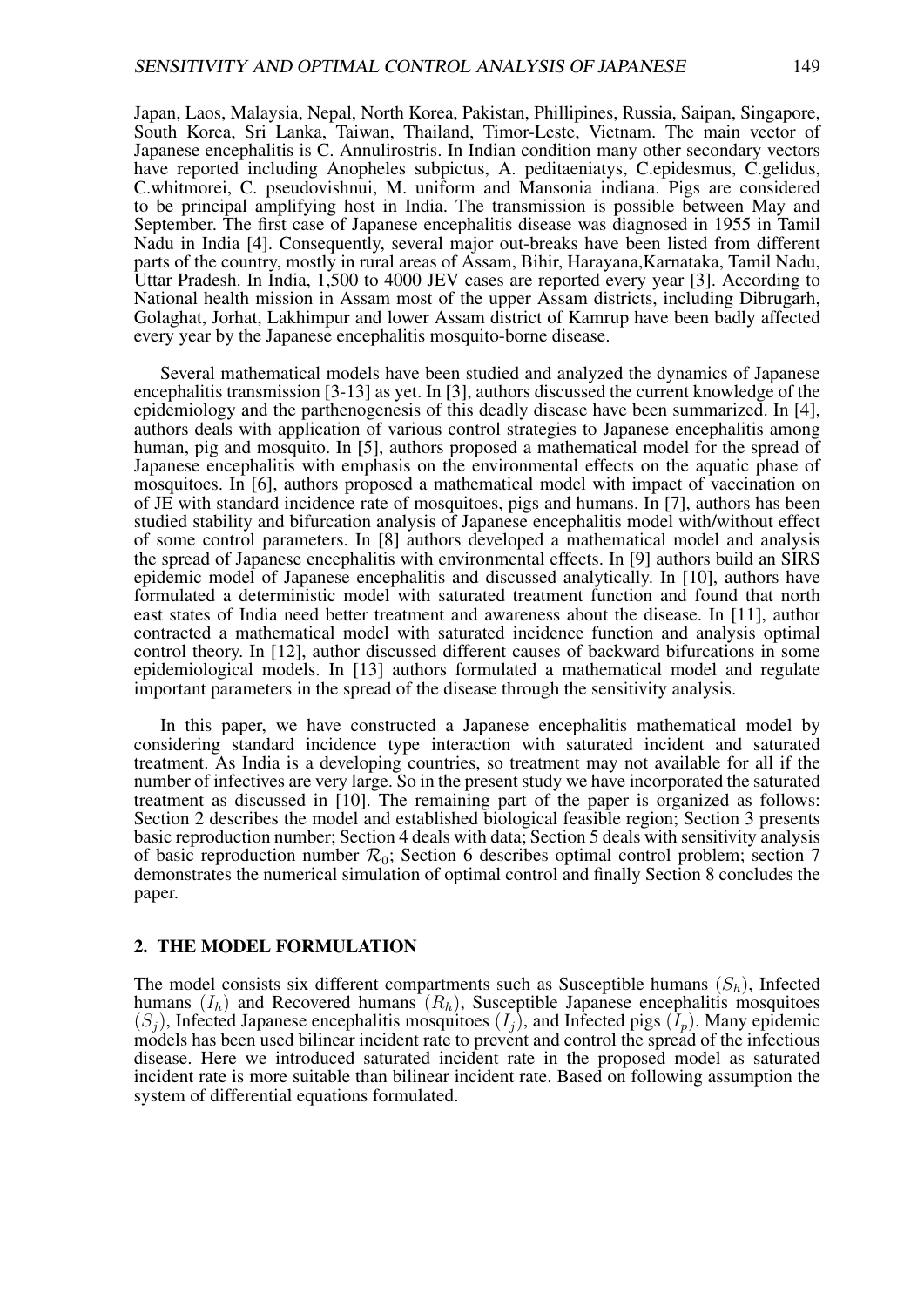- $\cdot \frac{\beta_1 S_h I_j}{1+I}$  $1 + kI_h$ is the saturated incident rate, which tends to a saturated level when  $I_h$  gets large,  $\hat{\beta}_1 I_j$  measures the infection force when disease is entering a fully susceptible population [\[14\]](#page-17-7).
- $\beta_1 S_h I_j$  is known as bilinear incidence rate and  $\frac{1}{1+1}$  $\frac{1}{1 + kI_h}$  measures the inhibition effect from the behavioral change of susceptible individuals when their number increases or from the crowding effect of the infective individuals [\[9,](#page-17-2) [14,](#page-17-7) [15\]](#page-17-8).
- 1  $1 + kI_h$ is the incidence rate which is more reasonable than the  $\beta_1 S_h I_j$  (bilinear incidence rate), [\[10\]](#page-17-3).
- Assume that through treatment the infected individuals recover at a saturated function  $h(I_h) = \frac{\gamma_h I_h}{1+\epsilon}$  $1 + \alpha I_h$ , where  $\gamma_h$  is recovery rate. When  $\alpha = 0$ , the saturated treatment

function becomes linear [\[14,](#page-17-7) [16–](#page-17-9)[18\]](#page-17-10).

- The model is a non-linear standard incidence type interaction between human and mosquitoes.
- The individuates are recruited in the region at a constant rate  $\Lambda_h$  and they join the susceptible class.
- The susceptible individuals become infected when the mosquito bites and join the infected human class at the rate of  $\beta_1$ .
- Infected individuals get treatment and recover from encephalitis with recovery rate  $\gamma_h$ and join recover class.
- The susceptible Japanese encephalitis mosquitoes becomes infected and join infected mosquitoes class at the rate  $\beta_2$ .
- Susceptible mosquitoes bite the infected pigs and becomes infected at the rate  $\beta_3$ .
- The infected pig population are growing logistically.

Keeping in view the above facts, the mathematical model is framed as follows:

$$
\begin{cases}\n\frac{dS_h}{dt} = \Lambda_h - \beta_1 S_h \left( \frac{I_j}{1 + kI_h} \right) - \mu_h S_h + \delta_h R_h \\
\frac{dI_h}{dt} = \beta_1 S_h \left( \frac{I_j}{1 + kI_h} \right) - \frac{\gamma_h I_h}{1 + \alpha I_h} - (\mu_h + \mu_1) I_h \\
\frac{dR_h}{dt} = \frac{\gamma_h I_h}{1 + \alpha I_h} - (\delta_h + \mu_h) R_h \\
\frac{dS_j}{dt} = \Lambda_j - \beta_2 S_j \frac{I_h}{N_h} - \beta_3 S_j I_p - \mu_j S_j \\
\frac{dI_j}{dt} = \beta_2 S_j \frac{I_h}{N_h} + \beta_3 S_j I_p - \mu_j I_j \\
\frac{dI_p}{dt} = rI_p \left( 1 - \frac{I_p}{K} \right) - \mu_p I_p\n\end{cases}
$$
\n(2.1)

### *2.1. Positivity and Boundedness*

Here, we shall show that the positivity and boundedness of the population. From the system (1), we have

$$
\left. \frac{dS_h}{dt} \right|_{S_h=0} = \Lambda_h + \delta_h R_h > 0, \left. \frac{dI_h}{dt} \right|_{I_h=0} = \beta_1 S_h I_j \ge 0,
$$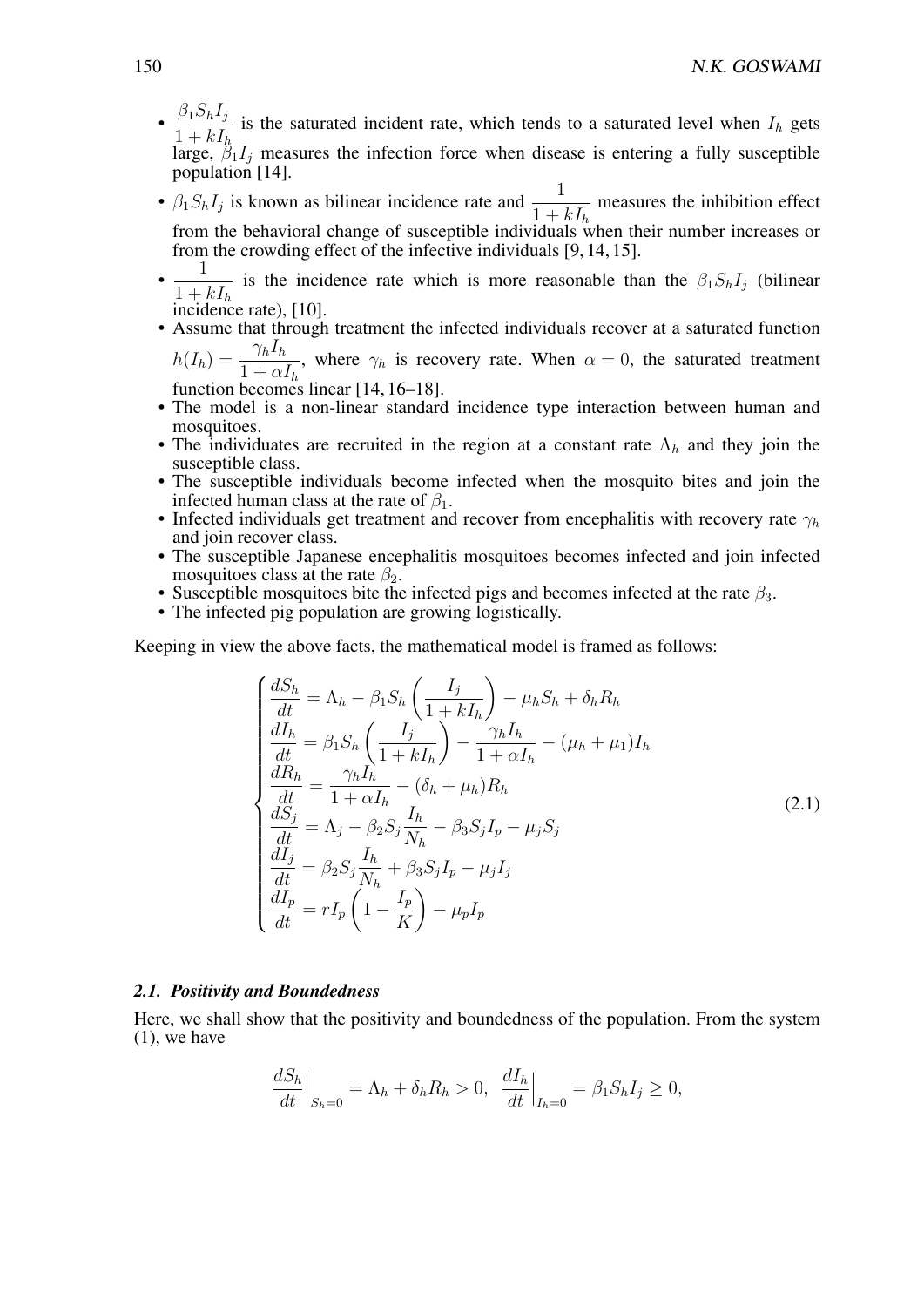| Parameter   | Description                                                              | Value   |
|-------------|--------------------------------------------------------------------------|---------|
| $\Lambda_h$ | Rate of recruitment of human population                                  | 20      |
|             | Rate of recruitment of vector (mosquito)                                 | 40      |
|             | Transmission probability interaction between $S_h$ and $I_i$             | 0.00256 |
| $\beta_2$   | Transmission probability interaction between $S_i$ and $I_h$             | .031    |
| $\beta_3$   | Transmission probability interaction between $S_i$ and $I_p$             | 0.013   |
| $\alpha$    | A positive constant                                                      | 0.02    |
| $\gamma_h$  | Recovery rate of human population                                        | 0.005   |
| $o_h$       | Rate at which recovered human become susceptible due to loos of immunity | 0.05    |
| $\mu_h$     | Natural mortality rate of human population                               | 0.0421  |
| $\mu_1$     | Mortality rate of human due to infection                                 | 0.0326  |
| $\mu_j$     | Natural mortality rate of vector                                         | 0.112   |
| $\mu_p$     | Natural mortality rate of pigs                                           | 0.51    |
|             | The growth rate coefficient of infected pigs                             | 2       |
|             | Carrying capacity of mosquito population                                 | 10      |

Table 2.1. Description of biological parameters

$$
\frac{dR_h}{dt}\Big|_{R_h=0} = \frac{\gamma_h I_h}{1 + \alpha I_h} \ge 0, \quad \frac{dS_j}{dt}\Big|_{S_j=0} = \Lambda_j > 0,
$$
  

$$
\frac{dI_j}{dt}\Big|_{I_j=0} = \beta_2 S_j \frac{I_h}{N_h} + \beta_3 S_j I_p \ge 0,
$$
  

$$
\frac{dI_p}{dt}\Big|_{I_p=0} \ge 0
$$

Here, all the rates are non-negative, so if we start in the interior of the non-negative bounding  $R<sup>6</sup>$ , we shall always remain in this cone keeping mind of the fact that direction of the vector field is inward on all the bounding planes. We note the change rate of the total population  $N_h = S_h + I_h + R_h$  and  $N_j = S_j + I_j$  are given by the following differential equations:

$$
\frac{dN_h}{dt} = \Lambda_h - \mu_h N_h - \mu_1 I_h,
$$
  
\n
$$
\frac{dN_j}{dt} = \Lambda_j - \mu_j N_j.
$$

This gives  $\limsup$  $\max_{t\to\infty} N_h \leq \frac{\Lambda_h}{\mu_h}$  $\mu_h$ , lim sup  $\max_{t\to\infty} N_j \leq \frac{\Lambda_j}{\mu_j}$  $\mu_j$ . Therefore, all  $S_h(t)$ ,  $I_h(t)$ ,  $R_h(t)$  are bounded by  $\frac{\Lambda_h}{\Box}$  $\mu_h$ and the solutions  $S_j(t)$ ,  $I_j(t)$  are bounded by  $\frac{\Lambda_j}{\Lambda_j}$  $\frac{11}{\mu_j}$ . Hence, the biological feasible region of the proposed system (1) is given by the following positively invariant region:

$$
\Omega = (S_h, I_h, R_h, S_j, I_j, I_p) \in R_+^6 : (S_h + I_h + R_h) \le \frac{\Lambda_h}{\mu_h}, (S_j + I_j) \le \frac{\Lambda_j}{\mu_j}.
$$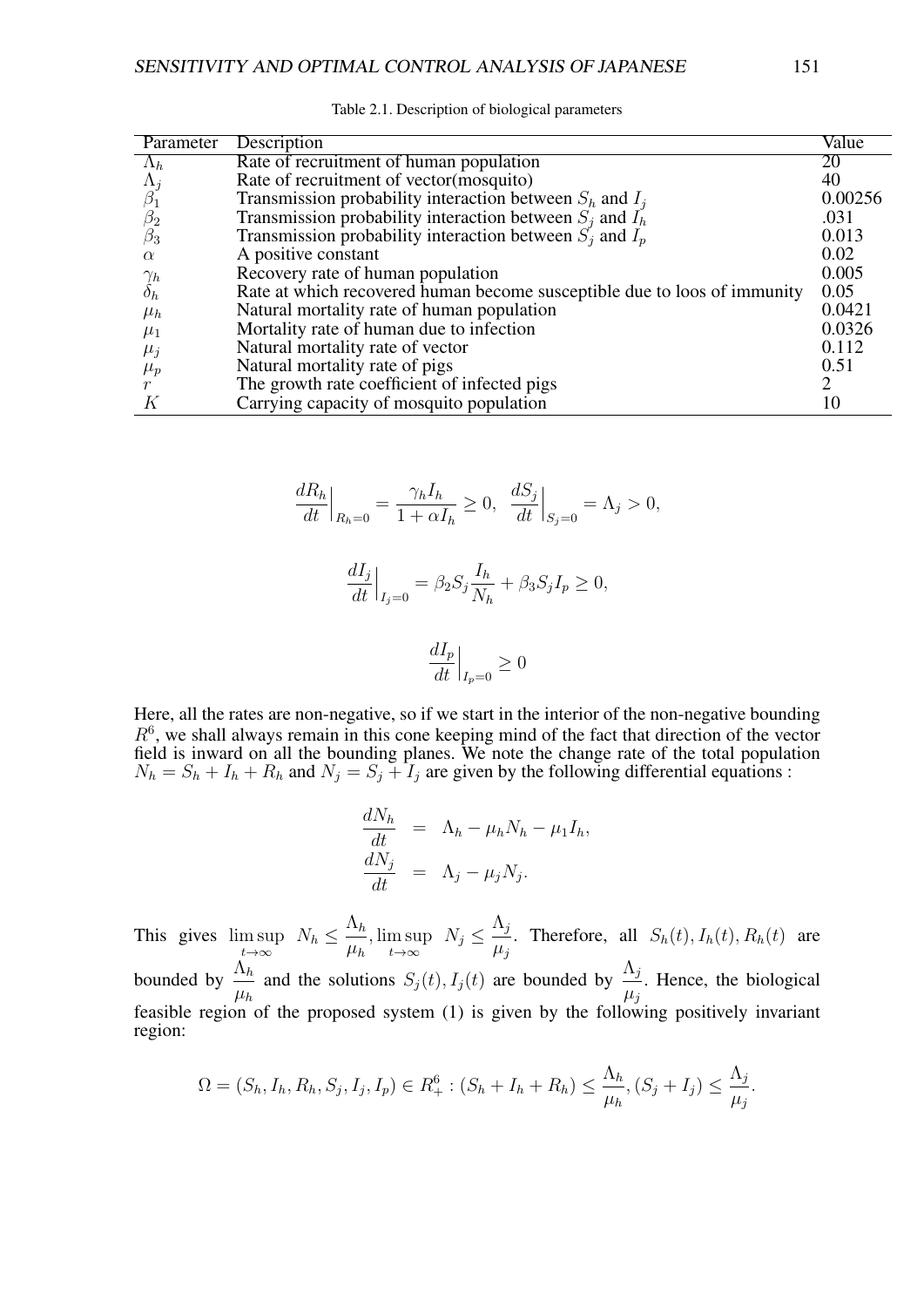### 3. BASIC REPRODUCTION NUMBER

The disease-free equilibrium for the system (2) as follows  $E_0 = (N_h^0, I_h^0, R_h^0, N_j^0, I_j^0, I_p^0) =$  $\bigwedge h$  $\mu_h$  $, 0, 0, \frac{\Lambda_j}{\sigma}$  $\mu_j$ , 0, 0  $\setminus$ .

The reproduction number  $\mathcal{R}_0$  gives the average number of infected individuals generated by the one in a fully susceptible population and for our model, it is given by the above expression of  $\mathcal{R}_0$ . Mathematically,  $\mathcal{R}_0$  is a threshold parameter for the stability of a diseasefree equilibrium and is related to the highest and final size of an epidemic. To find the basic reproduction number  $\mathcal{R}_0$ , we consider  $\left(\frac{dI_h}{dt}\right)$  $\frac{d}{dt},$  $dR_h$  $\frac{d}{dt}$ ,  $dI_j$  $\frac{d}{dt}$ ,  $\frac{dI_p}{dt}$  and using the next-generation

matrix method as described in [\[19,](#page-17-11) [20\]](#page-18-0). The matrix  $\mathcal F$  and  $\mathcal V$  as follows:

$$
\mathcal{F} = \begin{pmatrix}\n\beta_1 (N_h - I_h - R_h) \frac{I_j}{1 + kI_h} \\
0 \\
\beta_2 (N_j - I_j) \frac{I_h}{N_h} + \beta_3 (N_j - I_j) I_p \\
0\n\end{pmatrix},
$$
\n
$$
\mathcal{V} = \begin{pmatrix}\n\frac{\gamma_h I_h}{1 + \alpha I_h} + (\mu_h + \mu_1) I_h \\
-\frac{\gamma_h I_h}{1 + \alpha I_h} + (\delta_h + \mu_h) R_h \\
\mu_j I_j \\
-rI_p \left(1 - \frac{I_p}{K}\right) + \mu_p I_p\n\end{pmatrix}
$$

Now the matrix F (Jacobian of F at disease-free equlibrium  $E_0$ ) and V (Jacobian of V at disease-free equilibrium  $E_0$ ) are obtain as

$$
F = \left(\begin{array}{cccc} 0 & 0 & \beta_1 N_h^0 & 0 \\ 0 & 0 & 0 & 0 \\ \beta_2 \frac{N_j^0}{N_h^0} & 0 & 0 & \beta_3 N_j^0 \\ 0 & 0 & 0 & 0 \end{array}\right)
$$

and

$$
V = \left(\begin{array}{cccc} \gamma_h + \mu_h + \mu_1 & 0 & 0 & 0 \\ -\gamma_h & \mu_h + \mu_p & 0 & 0 \\ 0 & 0 & \mu_j & 0 \\ 0 & 0 & 0 & -r + \mu_p \end{array}\right)
$$

The largest eigenvalue of  $FV^{-1}$  is called the basic reproduction number  $R_0$  and is obtained as follows:  $\Omega$ <sub>170</sub>

$$
FV^{-1} = \begin{pmatrix} 0 & 0 & \frac{\beta_1 N_h^0}{\mu_j} & 0 \\ 0 & 0 & 0 & 0 \\ N_j^0 & 0 & 0 & 0 \\ \beta_2 \frac{N_h^0(\gamma_h + \mu_h + \mu_1)}{N_h^0(\gamma_h + \mu_h + \mu_1)} & 0 & 0 & \frac{\beta_3 N_j^0}{\mu_p - r} \\ 0 & 0 & 0 & 0 \end{pmatrix},
$$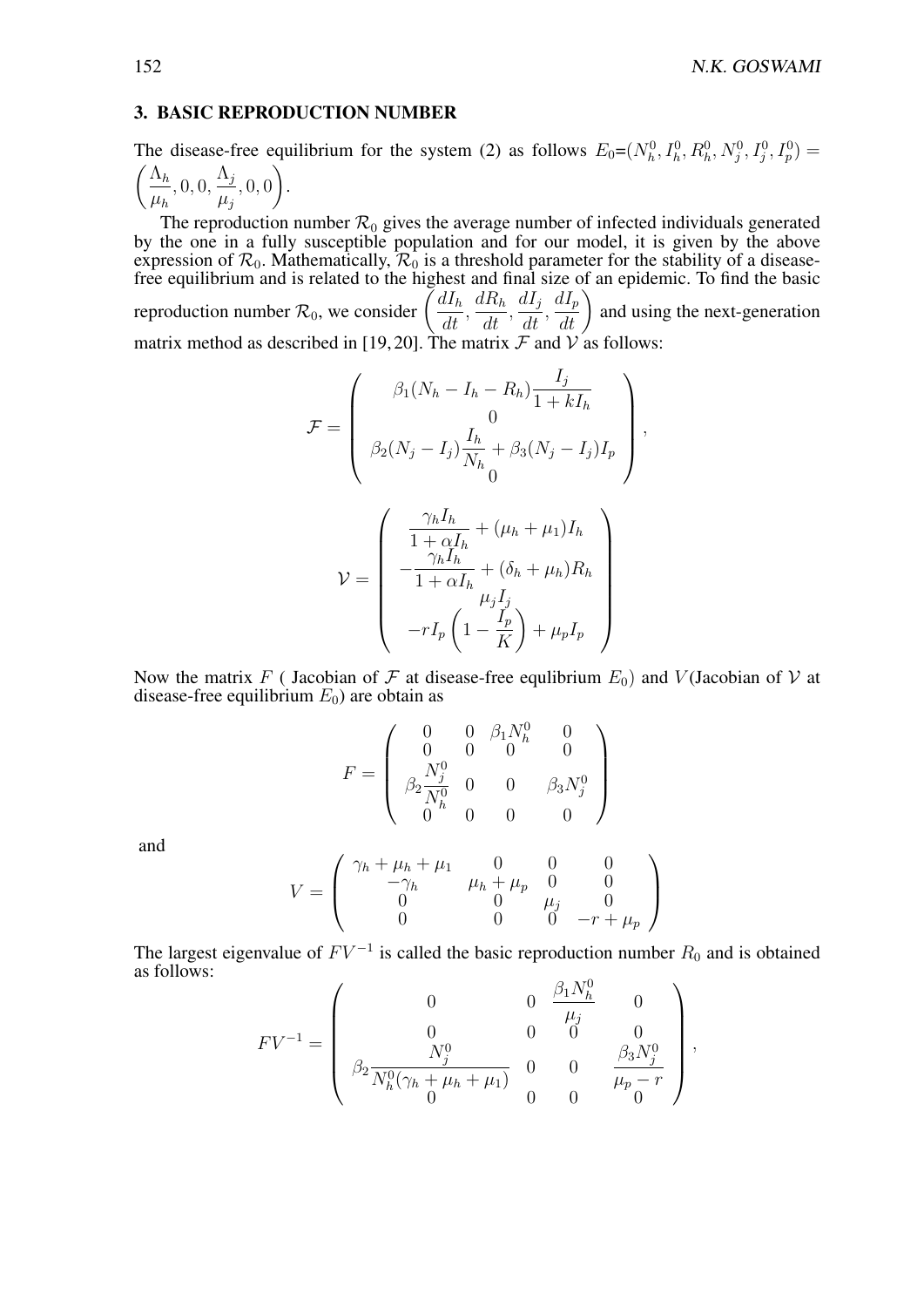

Fig. 4.1. Trend of Japanese Encephalitis cases in Assam, India during 2004-2019

The spectral radius of the matrix  $FV^{-1}$  is called the basic reproduction number  $\mathcal{R}_0$  and is obtained as follows:

$$
\mathcal{R}_0 = \sqrt{\frac{\beta_1 \beta_2 \Lambda_j}{\mu_j^2 (\gamma_h + \mu_h + \mu_1)}}
$$

The quantity  $\mathcal{R}_0$  is knownas basic reproduction number, the expected number of secondary cases produced in completely susceptible population, by a typical infective individual,

## 4. DATA SCENARIO

In India, approximately 597,542,000 people are live in Japanese encephalitis region, and every year 1,500 to 4,000 japanese encephalitis cases are reported. Here, from 2004 to 2019 annual reported cases of japanese encephalitis are using for graphical representation. For this study, we consider two states of India which are Assam and Uttar Pradesh as these are Japanese Encephalitis infected states of India. The total reported cases from 2004 to 2019 in Assam and Uttar Pradesh are 7,325 and 33,572, which are demonstrated in Figure 1 and 2 respectively. In Uttar Pradesh highest number of cases were reported in 2006 and lowest number of cases were reported in 2019. In Assam highest number of cases were reported in 2014 and lowest number of cases were reported in 2005.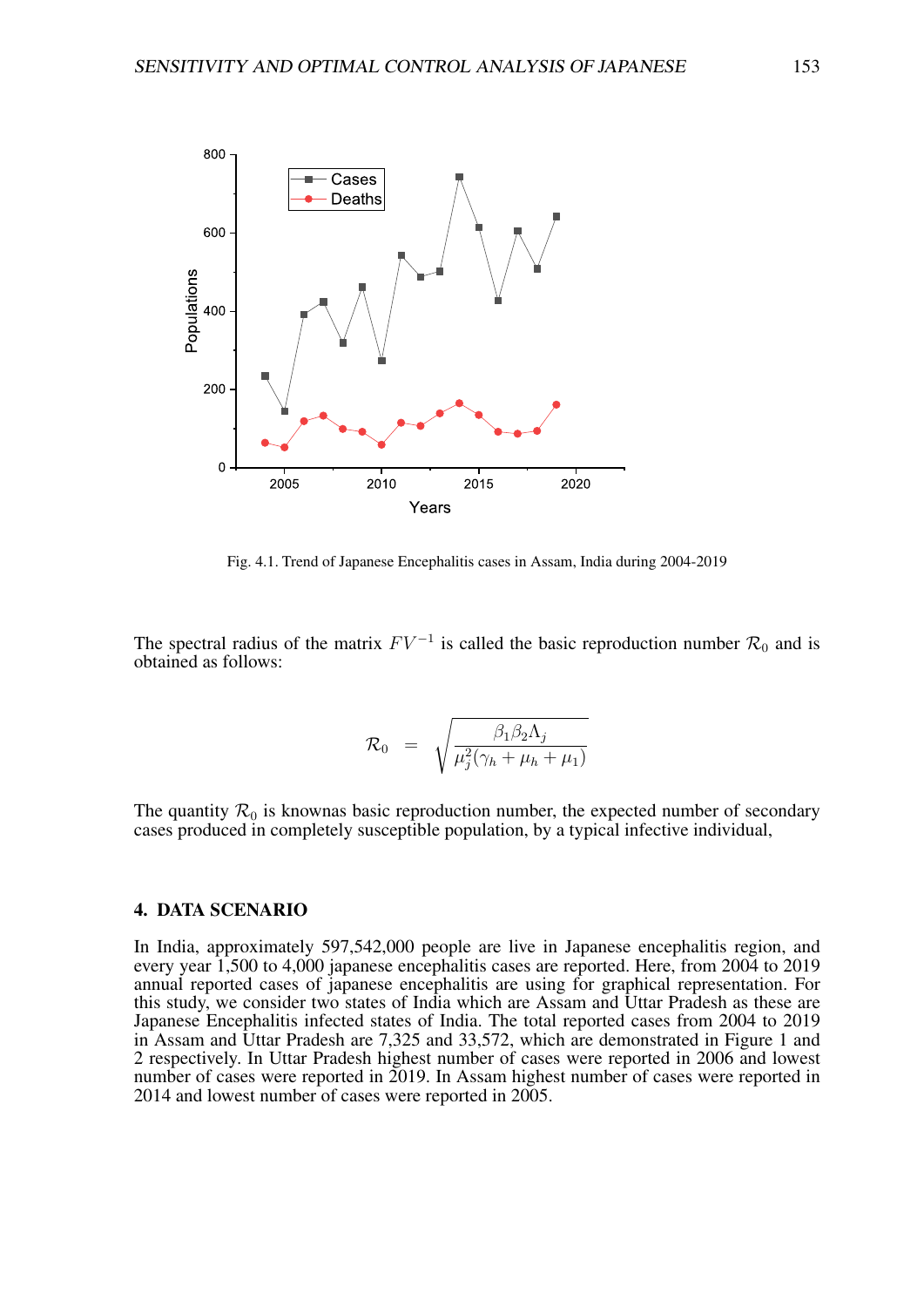

Fig. 4.2. Trend of Japanese Encephalitis cases in Uttar Pradesh, India during 2004-2019

# 5. SENSITIVITY ANALYSIS OF  $\mathcal{R}_0$

To visualize the effect of the parameters involved in the expression of basic reproduction number  $\mathcal{R}_0$ , we calculated the normalized forward sensitivity indices of  $\mathcal{R}_0$  to those parameters [\[21\]](#page-18-1). We keep the parameters at the same values as in Table 1. The normalized forward sensitivity index of a variable to a parameter is determined by the ratio of the relative change in the variable to the relative change in the parameter [\[13\]](#page-17-6). The sensitivity indices of  $\mathcal{R}_0$  with respect to the parameters of interest are depicted in Figure 3, 4 and 5. The figure shows that when the parameters  $\beta_1$ ,  $\beta_2$ , and  $\Lambda_j$  increase, keeping the other parameters constant, the value of  $\mathcal{R}_0$  increases as these parameters have positive indices. Instead, increase in the values of parameters  $\gamma_h$ ,  $\mu_h$ ,  $\mu_1$ , and  $\mu_j$  leads to decrease in the values of  $\mathcal{R}_0$  as they have negative indices. It is noted that the sensitivity index of  $\mathcal{R}_0$  is 0.5 for the parameters  $\beta_1, \beta_2, \bar{\Lambda}_j$ . It means that  $0.5\%$  increase in the values of any of these parameters, keeping other parameters fixed, will result in  $0.5\%$  increment in the value of  $\mathcal{R}_0$ . Precisely, lower values of  $\mathcal{R}_0$  are of crucial importance as they increase the chances of disease eradication. Therefore, it is imperative to prevent an increase in the parameters having positive sensitivity indices whereas increasing the values of parameters having negative indices is instead preferred.Thus, any prevention measure aiming at reducing the former parameters and increasing the latter must be taken into serious consideration. If such variable is differentiable with respect to the parameter, then the sensitivity index is defined using partial derivatives, [\[13\]](#page-17-6). The normalized forward sensitivity index of  $\mathcal{R}_0$ , which is differentiable with respect to a given parameter P, is defined by

$$
Y_P^{\mathcal{R}_0} = \frac{P}{\mathcal{R}_0} \frac{\partial \mathcal{R}_0}{\partial P}
$$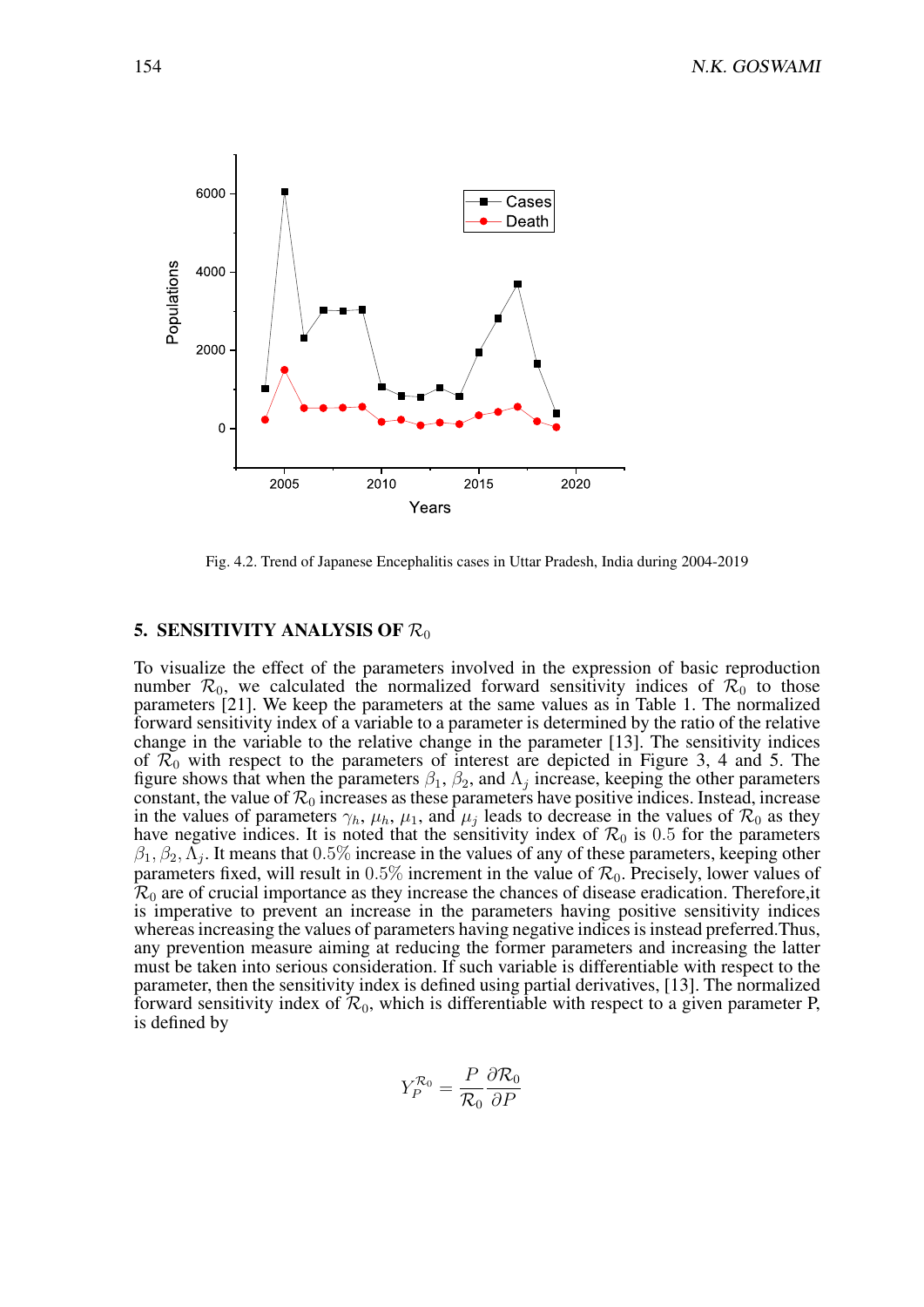

Fig. 5.3. Normalized forward sensitivity indices of  $\mathcal{R}_0$  with respect to model parameters. Parameter values :  $\beta_1 = 0.00256, \beta_2 = 0.031, \gamma_h = 0.245, \mu_h = 0.0421, \mu_1 = 0.0326, \mu_j = 0.112, \Lambda_j = 40$ 

The above formula can be used to compute the analytical expression for the sensitivity of  $\mathcal{R}_0$  to each parameter that it includes. Plotted contour plot of some key parameters on  $\mathcal{R}_0$ . If we increase or decrease the value of  $\beta_1$  and  $\beta_2$ , and then the value of  $\mathcal{R}_0$  will increase or decrease, respectively, which is shown in Figure 4(a). Also, we can conclude that increasing the value of  $\Lambda_j$  will increase the value of the  $\mathcal{R}_0$ , but if we increase the value of  $\mu_j$ , it will decrease the value of the  $\mathcal{R}_0$ , which is the death rate of the mosquito, and this is the one of the best control policy to reduce the disease infection from the population, manifest in Figure 4(b). Similarly other significant changes of  $\mathcal{R}_0$  are shown in Figures 4(c) and 5(a,b,c) based respective parameters. So, the correct estimation of these parameters is very important to predict transmission of this disease.

# 6. OPTIMAL CONTROL PROBLEM

In this section, three different types of control intervention viz.,  $u_1(t)$ ,  $u_2(t)$ ,  $u_3(t)$ are incorporated into the model system (1) and extended to optimal control problem. There interventions are implementing either pharmaceutical(treatment) or nonpharmaceutical(effect of information). The main goal this research is to investigate the best control strategies with minimum cost of implementation as well as financial loss generated. However, the vaccination and effective medicines are the most useful strategies to prevent contagious transmission. The details of each intervention are described as follows:

- Control variable  $u_1(t)$ : The force of Japanese Encephalitis infections is reduce by (1 $u_1(t)$ , where  $u_1(t)$  measures effect due to the use of electronic devices, insecticidetreated bed nets, and mosquito repulsive lotions are used to reduce transmission between mosquitoes and human. If one can reduce between mosquitoes to human transmission rate, then it will be helpful in controlling the mosquito-borne disease. Hence, we consider  $u_1(t)$  as a control intervention to reduce human-mosquito interaction.
- Control variable  $u_2(t)$ : The control variable  $u_2(t)$  is the pig vaccination lowered the mosquito infection rate. Pig vaccination is associated with a reduction in human cases. In this an effective intervention but requires considerable amount of money. Thus, our main objective is to minimize the disease effect in pig population with minimum cost.
- **Control variable**  $u_3(t)$ : The control variable  $u_3(t)$  is the use of effective medicines for the treatment measure of infectious humans, proper vaccination and insecticide to the Japanese Encephalitis infection causing species [\[22\]](#page-18-2).  $\eta$  is the modification parameter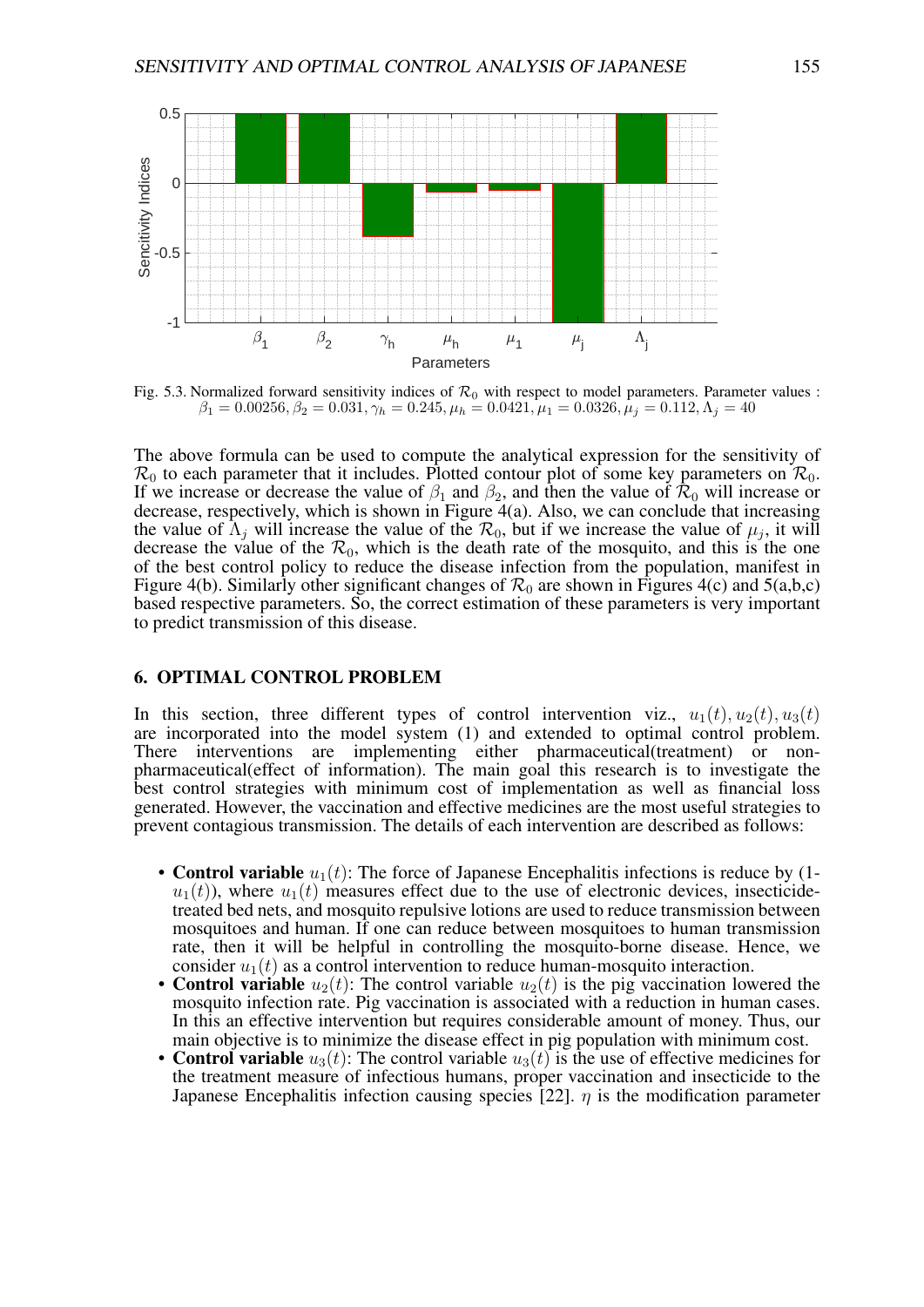156 N.K. GOSWAMI



Fig. 5.4. Contour plots of the basic reproduction number  $\mathcal{R}_0$  with respect to (a)  $\beta_1$  and  $\beta_2$  (b)  $\Lambda_j$  and  $\mu_j$ , (c)  $\gamma_h$ and  $\mu_1$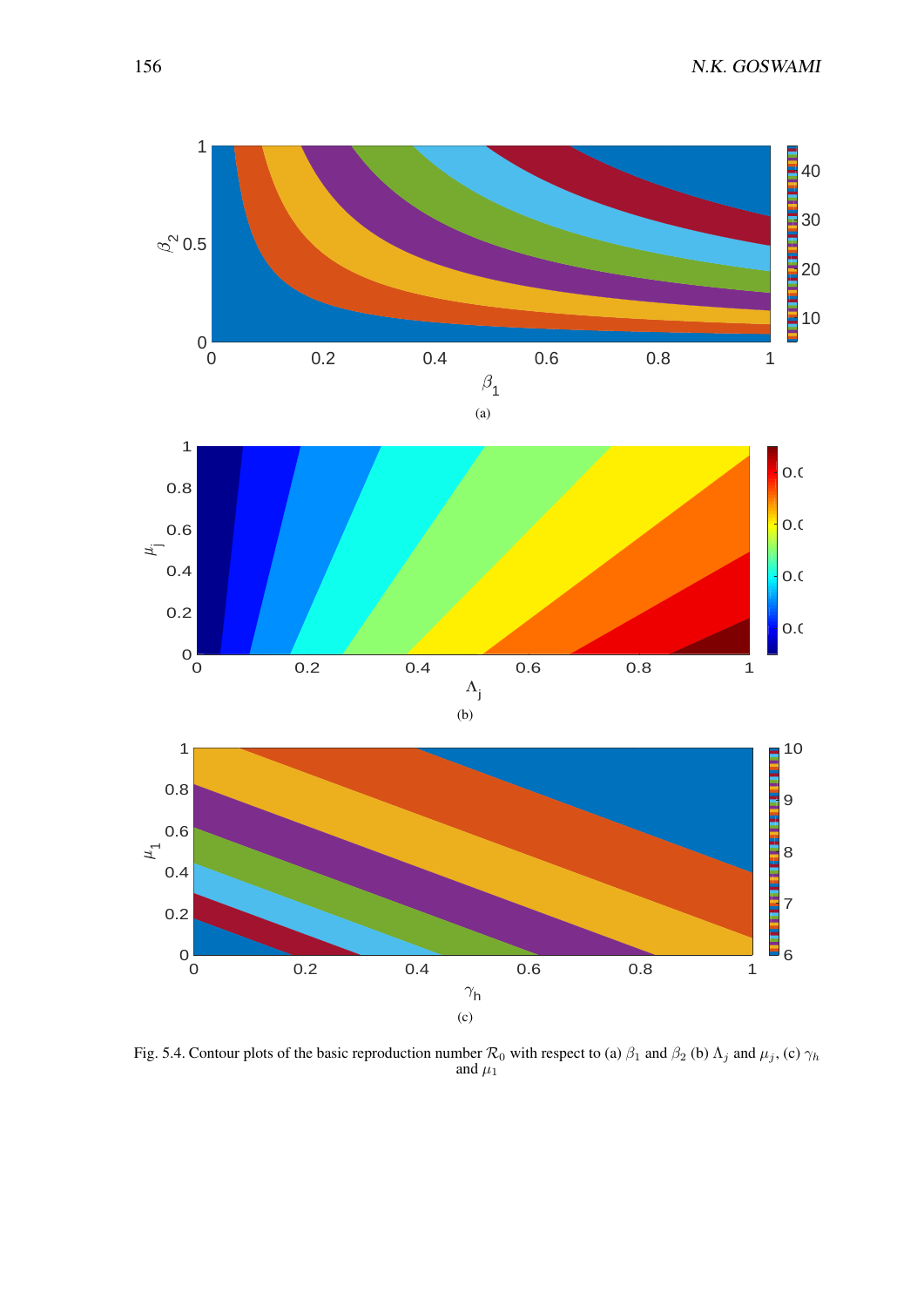

Fig. 5.5. Contour plots of the basic reproduction number  $\mathcal{R}_0$  with respect to (a)  $\beta_1$  and  $\mu_h$ , (b)  $\beta_1$  and  $\gamma_h$ , (c)  $\beta_2$ and  $\Lambda_j$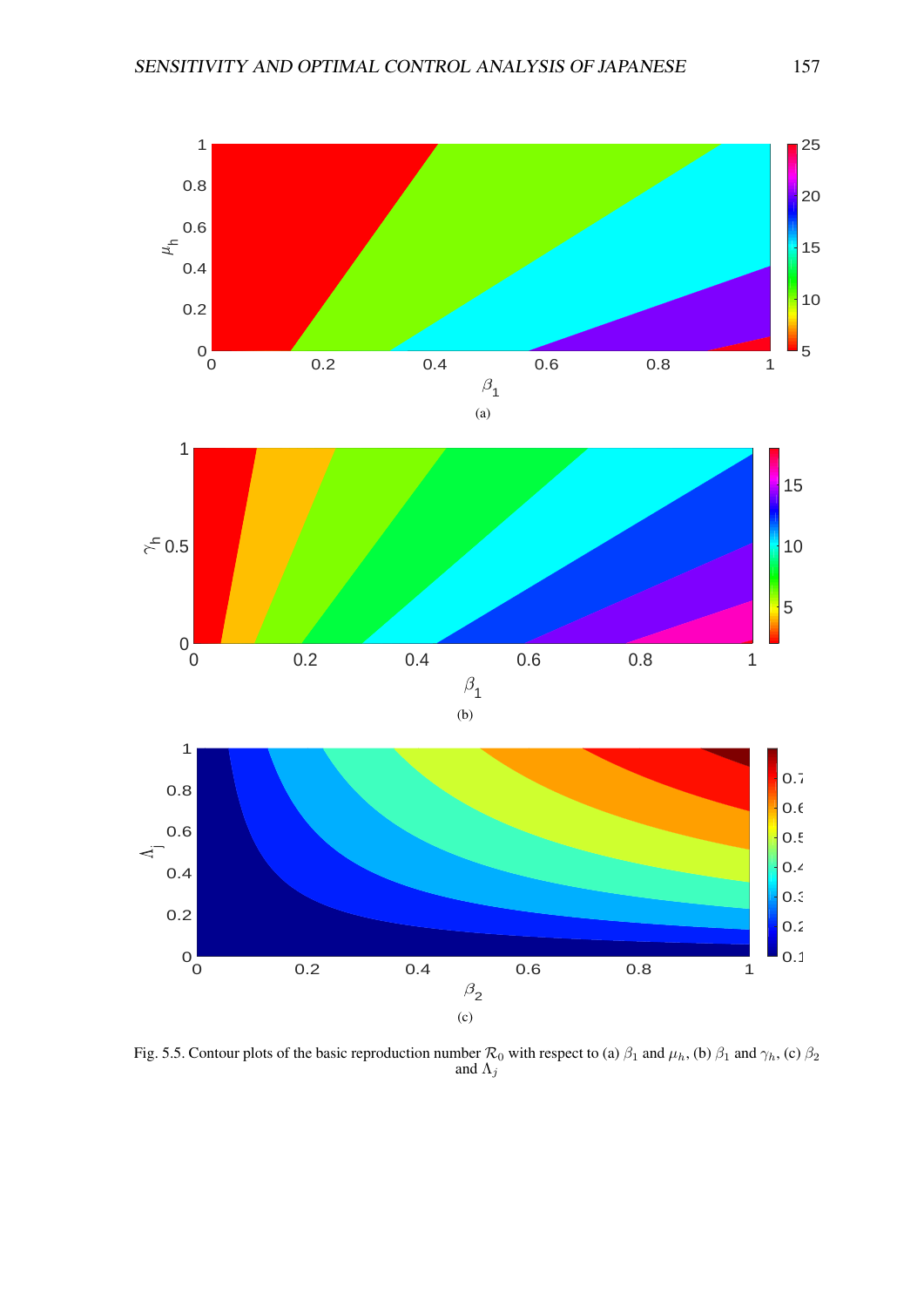in control  $u_3(t)$ . In this an effective intervention but requires considerable amount of money. Thus, our main objective is to minimize the disease effect in human population with minimum cost.

Based on different health care restriction , it is essential to impose some bounds on controls as  $0 \le u_1(t), u_2(t), u_3(t) \le 1$ . If  $u_1(t), u_2(t)$ , and  $u_3(t)$  are equal to zero, then there is no effort being placed in these controls at time t and if they are equal to one then the maximum effort is applied. Keeping the view of the above assumptions, the optimal control model is formulated as follows:

$$
\begin{cases}\n\frac{dS_h}{dt} = \Lambda_h - (1 - u_1(t))\beta_1 S_h \left(\frac{I_j}{1 + kI_h}\right) - \mu_h S_h + \delta_h R_h \\
\frac{dI_h}{dt} = (1 - u_1(t))\beta_1 S_h \left(\frac{I_j}{1 + kI_h}\right) - \frac{\eta u_3(t)\gamma_h I_h}{1 + \alpha I_h} - (\mu_h + \mu_1)I_h \\
\frac{dR_h}{dt} = \frac{\eta u_3(t)\gamma_h I_h}{1 + \alpha I_h} - (\delta_h + \mu_h)R_h \\
\frac{dS_j}{dt} = \Lambda_j - (1 - u_1(t))\beta_2 S_j \frac{I_h}{N_h} - (1 - u_2(t))\beta_3 S_j I_p - \mu_j S_j \\
\frac{dI_j}{dt} = (1 - u_1(t))\beta_2 S_j \frac{I_h}{N_h} + (1 - u_2(t))\beta_3 S_j I_p - \mu_j I_j \\
\frac{dI_p}{dt} = rI_p \left(1 - \frac{I_p}{K}\right) - \mu_p I_p\n\end{cases}
$$
\n(6.2)

Consider  $u_1(t) = u_1$ ,  $u_2(t) = u_2$ , and  $u_3(t) = u_3$  for further analysis.

# *6.1. Cost Construction and Characterization of Optima Controls*

This particular section devotes into two parts which include determination of the total cost generated due to applied controls as well as diseases itself. Whereas the second part determines the analytical forms of the controls.

*6.1.1. Total Cost Determination* Here, the total cost is determined for the applied control interventions and disease as well, which need to be minimized.

• Cost due to disease: The cumulative cost incurred due to the disease burden is modeled as follows:

$$
\int_0^T (X_1 I_h + X_2 (S_j + I_j) + X_3 I_p) dt
$$

This cost consists of various components such as cost due to loss of manpower, opportunity loss and other related wealth loss.

• Cost incurred in insecticide-treated bed nets: The total cost involved in reducing the transmission between human to mosquito is given as

$$
\int_0^T Y_1 u_1^2 dt.
$$

• Cost incurred intreatment and vaccination for pig population: The total cost involved in reducing pig infection is defined as

$$
\int_0^T Y_2 u_2^2 dt.
$$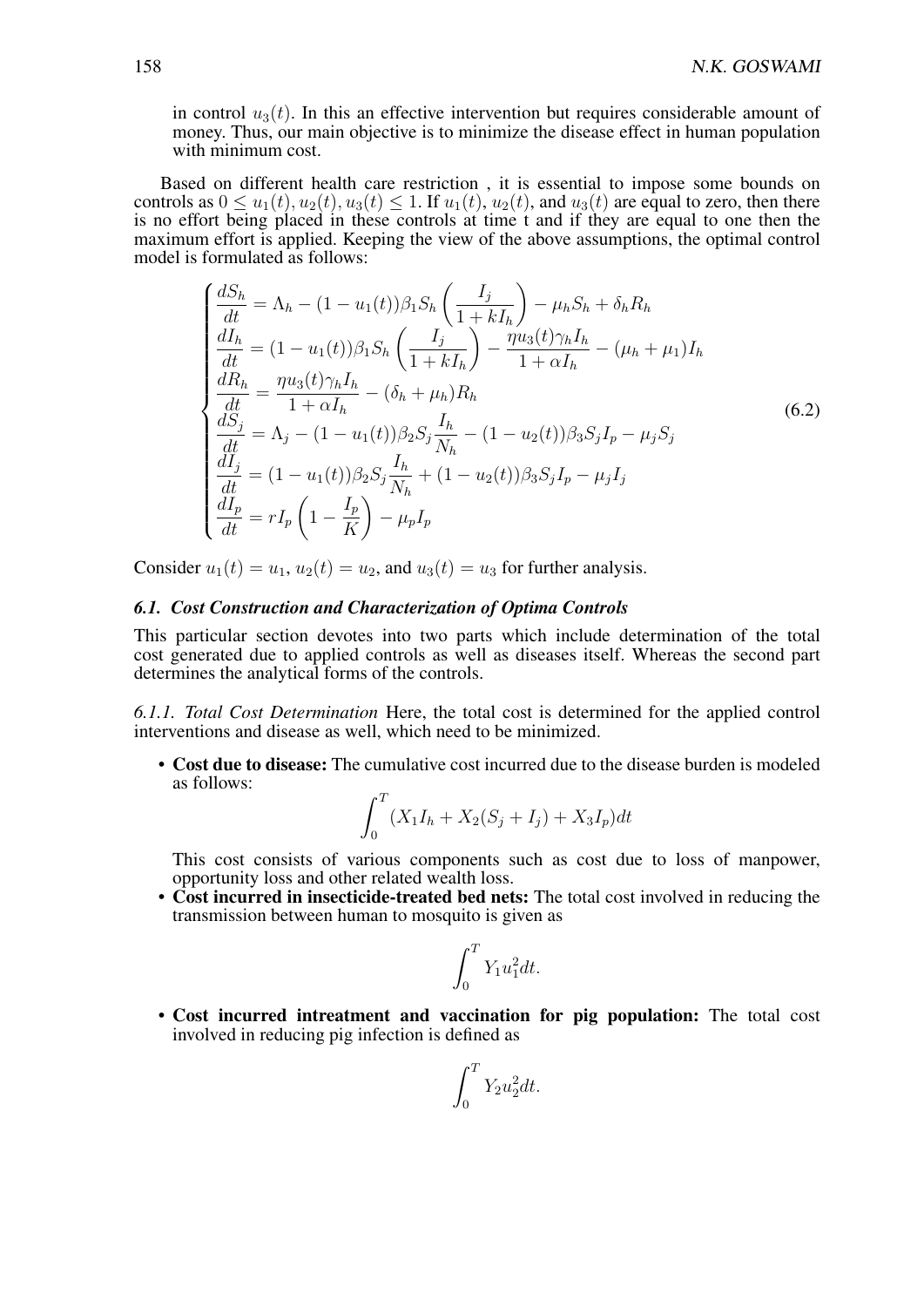• Cost incurred in treatment for infected human population: The cumulative cost in process of treating infected human is defined by

$$
\int_0^T Y_3 u_3^2 dt.
$$

The cost functional corresponding to total cost incurred, for fixed time  $T$ , which need to be minimized is given by

$$
J(u_1, u_2, u_3) = \int_0^T \left[ X_1 I_h + X_2 (S_j + I_j) + X_3 I_p + \frac{1}{2} (Y_1 u_1^2 + Y_2 u_2^2 + Y_3 u_3^2) \right] dt \quad (6.3)
$$

subject to the model system (2).

The parameter  $X_1 \geq 0$ ,  $X_2 \geq 0$ ,  $Y_1 \geq 0$ ,  $Y_2 \geq 0$ , and  $Y_3 \geq 0$ , are the weight and balancing constants, which measure the respective cost involvement over the interval  $[0, T]$ . The term  $Y_1u_1^2$  denotes the cost associated with Insecticide-treated bed nets are a form of personal protection that has been shown to reduce mosquito borne disease i.e. zika, dengue, malaria etc. and death due to mosquito borne disease in endemic regions. But at the same time, the execution of ITNs requires lot of money which is given by the term  $Y_1u_1^1$  [\[11\]](#page-17-4). Also, the total cost incurred in process primarily includes the cost involved in awareness and educational campaigns, cost of required manpower etc. The term  $Y_2u_2^2$  signifies the cost associated with pig vaccination to reduce the mosquito infection rate and the term  $Y_3u_3^2$  represents the cost associated with treatment for infected human population which primarily medical facilities, Hospitals expenditure, manpower, human vaccination etc [\[21\]](#page-18-1). In order to find an optimal control,  $u_1$ <sup>\*</sup>, $u_2$ <sup>\*</sup>, and  $u_3$ <sup>\*</sup> such that

$$
J(u_1^*, u_2^*, u_3^*) = \min_{(u_1, u_2, u_3) \in \mathcal{U}} J(u_1, u_2, u_3), \tag{6.4}
$$

where  $U$  is the control set and is defined as

$$
\mathcal{U} = \{(u_1, u_2, u_3) : 0 \le u_1, u_2, u_3 \le 1, t \in [0, T]\}
$$

Here, all the controls are bounded and measurable.

*6.1.2. Existence and Characterization of Optima Controls* Here, we shall first establish the existence of such control functions that minimises the cost functional  $J$ . The Lagrangian  $L$ of this problem is defined as:

$$
L(I_h, S_j, I_j, I_p, u_1, u_2, u_3) = X_1I_h + X_2(S_j + I_j) + X_3I_p + \frac{1}{2}Y_1u_1^2 + \frac{1}{2}Y_2u_2^2 + \frac{1}{2}Y_3u_3^2
$$

Now, we shall use Pontryagin's maximum principle [?] for necessary conditions for optimal controls system (2). For that by choosing  $A = (S_h, I_h, R_h, S_j, I_j, I_p)$ ,  $\mathcal{U} = (u_1, u_2, u_3)$  and  $\lambda = (\lambda_1, \lambda_2, \lambda_3, \lambda_4, \lambda_5, \lambda_6)$ , the associated Hamiltonian H can be written as

$$
\mathcal{H}(A,\mathcal{U},\lambda) = L(I_h, S_j, I_j, I_p, u_1, u_2, u_3) + \lambda_1 \frac{dS_h}{dt} + \lambda_2 \frac{dI_h}{dt} + \lambda_3 \frac{dR_h}{dt} + \lambda_4 \frac{dS_j}{dt} + \lambda_5 \frac{dI_j}{dt} + \lambda_6 \frac{dI_p}{dt}
$$

Since  $u_1^*, u_2^*, u_3^*$  are solutions to the control problem (2), there exists the adjoint variables  $\lambda_1, \lambda_2, \overline{\lambda_3}, \overline{\lambda_4}, \overline{\lambda_5}, \lambda_6$  satisfying the following conditions.

$$
\begin{cases}\n\frac{dx}{dt} = \frac{\partial H(t, x, u_1^*, u_2^*, u_3^*, \lambda_1, \lambda_2, \lambda_3, \lambda_4, \lambda_5, \lambda_6)}{\partial \lambda} \\
0 = \frac{\partial H(t, x, u_1^*, u_2^*, u_3^*, \lambda_1, \lambda_2, \lambda_3, \lambda_4, \lambda_5, \lambda_6)}{\partial u} \\
\frac{d\lambda}{dt} = -\frac{\partial H(t, x, u_1^*, u_2^*, u_3^*, \lambda_1, \lambda_2, \lambda_3, \lambda_4, \lambda_5, \lambda_6)}{\partial x}\n\end{cases}
$$
\n(6.6)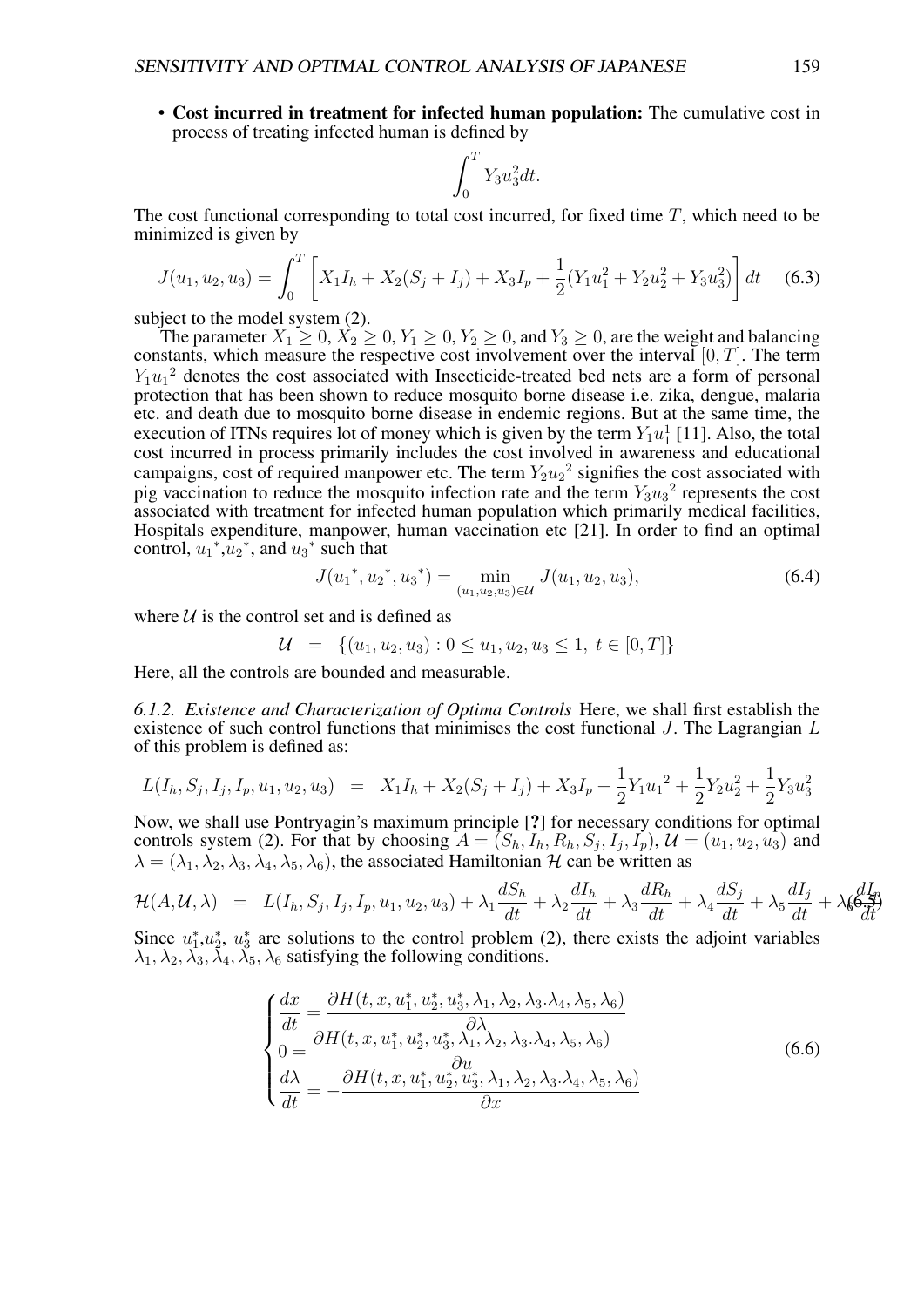#### Theorem 6.1:

*For the objective functional (3) and the control set (6) subject to control system (2) there exists an optimal control*  $u^* = (u_1^*, u_2^*, u_3^*) \in \mathcal{U}$  such that

$$
J(u_1^*, u_2^*, u_3^*) = \min_{\mathcal{U}} J(u_1, u_2, u_3).
$$

#### *Proof*

To establish this result, we follow the Theorem 4.1 mentioned in [\[23\]](#page-18-3) for the existence of optimal controls. As, we have discussed above that all the state variables (population) are bounded for each bounded controls coming from the control set  $U$ . Furthermore, Lipschitz condition with respect to state variables is satisfied by the right hand part of the model system (2). The control variable set  $U$  is also convex and closed by the definition and the model system (2) is linear in control variables. The integrand of the function  $L = X_1 I_h + X_2 (S_j + I_j) + X_3 I_p +$ 1  $rac{1}{2}Y_1u_1^2 + \frac{1}{2}$  $\frac{1}{2}Y_2u_2^2 +$ 1  $\frac{1}{2}Y_3u_3^2$  is convex on the control set U due to quadratic nature of control variables. Moreover,  $L = X_1 I_h + X_2(S_j +$  $I_j + X_3I_p +$ 1  $\frac{1}{2}Y_1u_1^2+\frac{1}{2}$  $\frac{1}{2}Y_2u_2^2 +$ 1  $\frac{1}{2}Y_3u_3^2 \geq \frac{1}{2}$  $rac{1}{2}Y_1u_1^2 + \frac{1}{2}$  $\frac{1}{2}Y_2u_2^2 +$ 1  $\frac{1}{2}Y_3u_3^2$ . Now consider  $c_1 =$  $min(X_1, X_2, X_3) > 0$  and  $g(u_1, u_2, u_3) = c_1(u_1^2 + u_2^2 + u_3^2)$ . Thus,  $L \ge g(u_1, u_2, u_3)$ holds true and g is continuous. Also, g satisfies the condition  $|(u_1, u_2, u_3)|^{-1} g(u_1, u_2, u_3) \rightarrow$  $\infty$  whenever  $|(u_1, u_2, u_3)| \to \infty$ . Thus, all the conditions for the existence of controls are fulfilled (for more details one can follow [23, 24]. Hence the result. fulfilled (for more details one can follow [\[23,](#page-18-3) [24\]](#page-18-4). Hence the result.

#### Theorem 6.2:

Let  $u_1^*, u_2^*, u_3^*$  be optimal control functions and  $S_h^*, I_h^*, R_h^*, S_j^*, I_j^*, I_p^*$  are the corresponding *state variable of the optimal control problem (2) - (3). Then there exists adjoint variables*  $\lambda = (\lambda_i)^T \in \mathbb{R}^6$ ,  $i = 1, 2, 3, 4, 5, 6$ , which satisfies the following equations :

$$
\begin{cases}\n\frac{d\lambda_{1}}{dt} = \mu_{h}\lambda_{1} + (1 - u_{1})\beta_{1}(\frac{I_{j}}{1 + kI_{h}})(\lambda_{1} - \lambda_{2}) - (1 - u_{1})\beta_{2}\frac{S_{j}I_{h}}{N_{h}^{2}}(\lambda_{4} - \lambda_{5}) \\
\frac{d\lambda_{2}}{dt} = -X_{1} + (1 - u_{1})\frac{\beta_{1}S_{h}I_{j}k}{(1 + kI_{h})^{2}}(\lambda_{2} - \lambda_{3}) + \frac{\eta u_{3}\gamma_{h}}{(1 + \alpha I_{h}^{2})}(\lambda_{2} - \lambda_{3}) + (\mu_{h} + \mu_{1})\lambda_{2} \\
\frac{d\lambda_{3}}{dt} = \delta_{h}(\lambda_{3} - \lambda_{1}) + \mu_{h}\lambda_{3} \\
\frac{d\lambda_{4}}{dt} = -X_{2} + \mu_{j}\lambda_{4} + (1 - u_{1})\beta_{2}\frac{I_{h}}{N_{h}}(\lambda_{4} - \lambda_{5}) + (1 - u_{2})\beta_{3}I_{p}(\lambda_{4} - \lambda_{5}) \\
\frac{d\lambda_{5}}{dt} = -X_{2} + (1 - u_{1})\beta_{1}S_{h}(\frac{1}{1 + kI_{h}})(\lambda_{1} - \lambda_{2}) + \mu_{j}\lambda_{5} \\
\frac{d\lambda_{6}}{dt} = -X_{3} + (\mu_{p} + r - \frac{2rI_{p}}{k})\lambda_{6}\n\end{cases}
$$
\n(6.7)

*with transversality conditions*

$$
\lambda_1(T) = \lambda_2(T) = \lambda_3(T) = \lambda_4(T) = \lambda_5(T) = \lambda_6(T) = 0
$$
\n(6.8)

#### *Proof*

Let  $u_1^*, u_2^*, u_3^*$  be the optimal control functions and  $S_h^*, I_h^*, R_h^*, S_j^*, I_j^*, I_p^*$  are the corresponding state variables. Then, Pontryagin's Maximum Principle ensures the existence of the following adjoint variable  $\lambda_i (i = 1, 2, 3, 4, 5, 6) \in \mathbb{R}^6$ , which satisfies the following canonical equations:

$$
\frac{d\lambda_1}{dt} = -\frac{\partial H}{\partial S_h}, \quad \frac{d\lambda_2}{dt} = -\frac{\partial H}{\partial I_h}, \quad \frac{d\lambda_3}{dt} = -\frac{\partial H}{\partial R_h}, \quad \frac{d\lambda_4}{dt} = -\frac{\partial H}{\partial S_j}, \quad \frac{d\lambda_5}{dt} = -\frac{\partial H}{\partial I_j}, \quad \frac{d\lambda_6}{dt} = -\frac{\partial H}{\partial I_p}
$$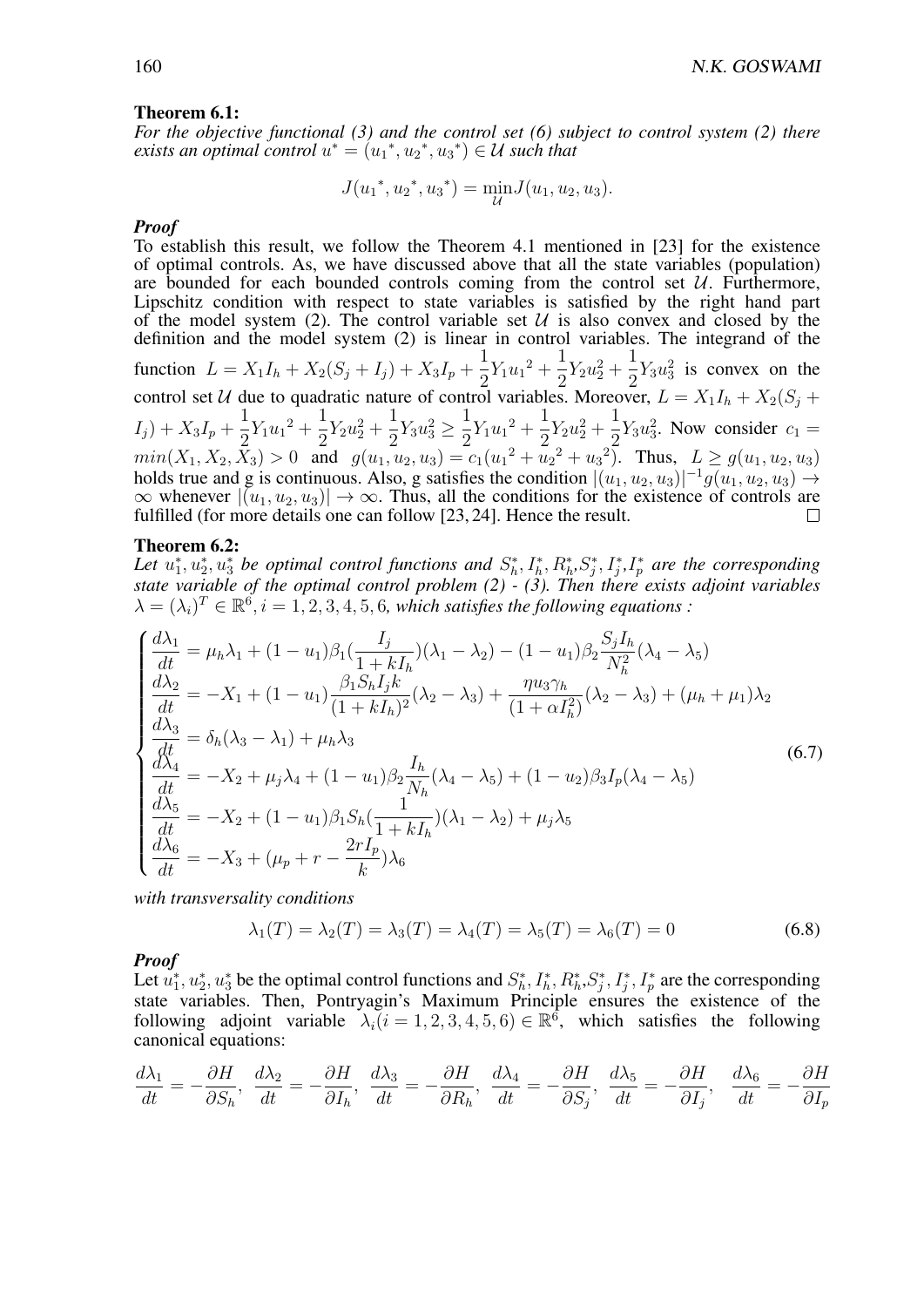with transversality conditions (8), where  $H$  is the Hamiltonian defined as above. Thus, the adjoint system (7) can be obtained. adjoint system (7) can be obtained,

In the following result, we shall state the analytical forms of the optimal controls.

## Theorem 6.3:

*The optimal controls*  $(u_1^*, u_2^*, u_3^*)$  *which minimizes J over the region* U *given by* 

$$
u_1^* = min\{1, max(0, \tilde{u_1})\}
$$
  

$$
u_2^* = min\{1, max(0, \tilde{u_2})\}
$$
  

$$
u_3^* = min\{1, max(0, \tilde{u_3})\}
$$

*where,*

$$
\widetilde{u}_1 = \frac{\beta_1 \left(\frac{S_h + I_j}{1 + kI_h}\right) (\lambda_2 - \lambda_1) + \frac{\beta_1 S_h I_j k}{(1 + kI_h)^2} (\lambda_3 - \lambda_2) + \beta_2 \frac{I_h}{N_h} (\lambda_5 - \lambda_4)}{Y_1}
$$
\n
$$
\widetilde{u}_2 = \frac{\frac{\beta_3 I_p (\lambda_5 - \lambda_4)}{Y_2}}{Y_2}
$$
\n
$$
\widetilde{u}_3 = \frac{\frac{\eta \gamma_h}{(1 + \alpha I_h^2)} (\lambda_3 - \lambda_2)}{Y_3}
$$
\n(6.9)

## *Proof*

Using the optimal condition  $(6)$ , we get  $(9)$ , as follows

$$
\frac{\partial \mathcal{H}}{\partial u_1} = Y_1 u_1 + \beta_1 \left( \frac{S_h + I_j}{1 + k I_h} \right) (\lambda_1 - \lambda_2) + \frac{\beta_1 S_h I_j k}{(1 + k I_h)^2} (\lambda_2 - \lambda_3) + \beta_2 \frac{I_h}{N_h} (\lambda_4 - \lambda_5) = 0
$$

This implies,

$$
u_1 = \frac{\beta_1 \left(\frac{S_h + I_j}{1 + kI_h}\right) (\lambda_2 - \lambda_1) + \frac{\beta_1 S_h I_j k}{(1 + kI_h)^2} (\lambda_3 - \lambda_2) + \beta_2 \frac{I_h}{N_h} (\lambda_5 - \lambda_4)}{Y_1} := \widetilde{u_1},
$$

$$
\frac{\partial \mathcal{H}}{\partial u_2} = Y_2 u_2 + \beta_3 I_p (\lambda_4 - \lambda_5) = 0
$$

This implies,

$$
u_2 = \frac{\beta_3 I_p(\lambda_5 - \lambda_4)}{Y_2} := \widetilde{u_2},
$$

And,

$$
\frac{\partial \mathcal{H}}{\partial u_3} = Y_3 u_3 + \frac{\eta \gamma_h}{(1 + \alpha I_h^2)} (\lambda_2 - \lambda_3) = 0
$$

This implies,

$$
u_3=\frac{\overline{(1+\alpha I_h^2)}(\lambda_3-\lambda_2)}{Y_3}:=\widetilde{u_3}.
$$

 $n_{\gamma}$ 

Moreover, lower and upper bounds of these control are 0 and 1 respectively. Thus, if  $\widetilde{u}_1 > 1$ ,  $\widetilde{u}_2 > 1$ ,  $\widetilde{u}_3 > 1$ , then

$$
u_1 = u_2 = u_3 = 1.
$$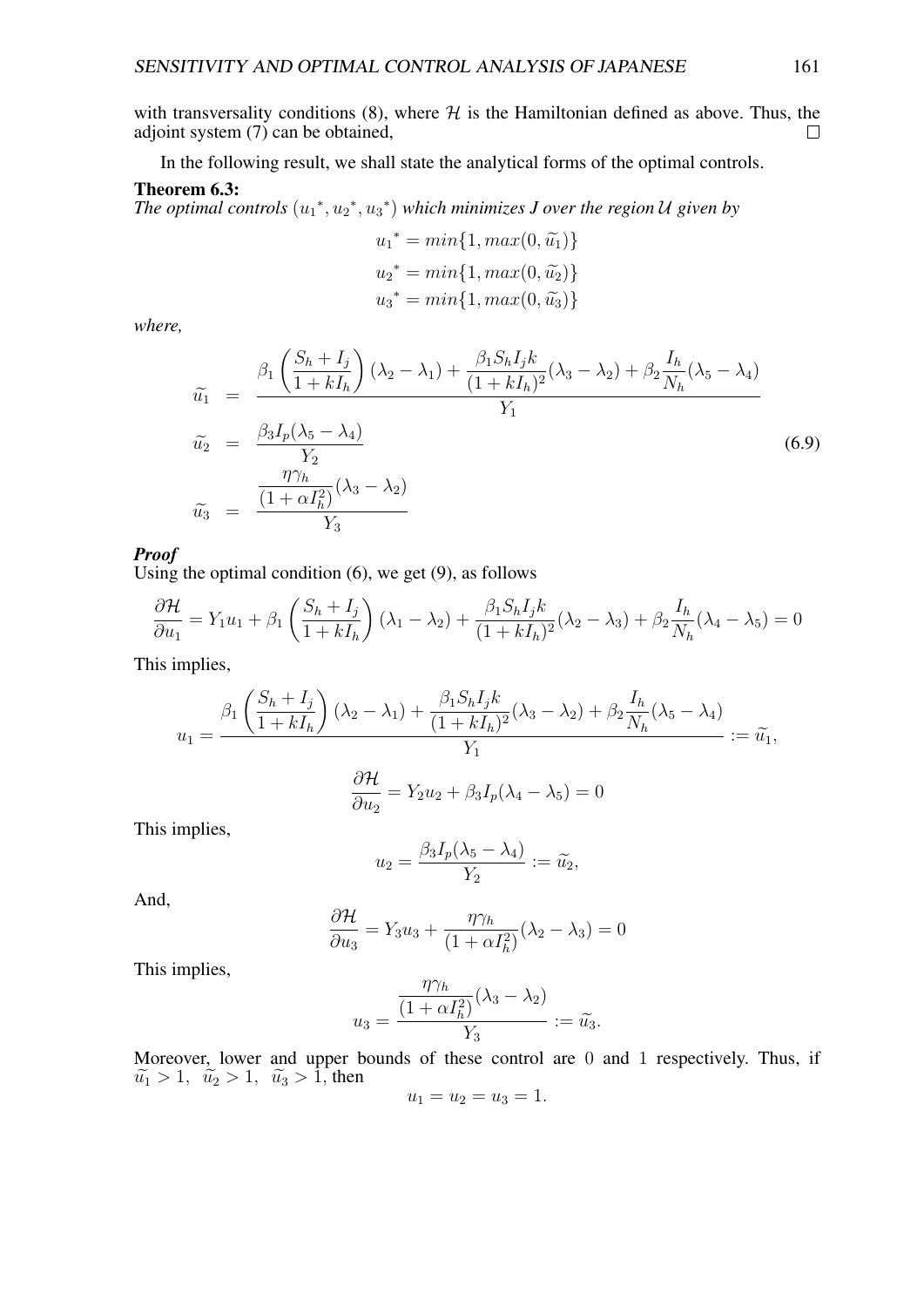$\Box$ 

Also,  $\widetilde{u}_1 < 0$ ,  $\widetilde{u}_2 < 0$ ,  $\widetilde{u}_3 < 0$ , then

$$
u_1 = u_2 = u_3 = 0.
$$

Otherwise, we have

$$
u_1 = \widetilde{u_1}
$$
,  $u_2 = \widetilde{u_2}$ , and  $u_3 = \widetilde{u_3}$ 

Hence, for these controls  $u_1^*$ ,  $u_2^*$ ,  $u_3^*$  we get optimum value of the function J.

# 7. SIMULATION OF OPTIMAL CONTROL

In this section, by using MATLAB software, the optimal control model is simulated. The parameter values are remain same as esteemed in the Table 1. The weight constants for the optimal control problem are taken as  $X_1 = 1, X_2 = 1, X_3 = 1, Y_1 = 45, Y_4 = 65, Y_5 = 75.$ We solve the optimality system (2) by iterative method with the help of forward and backward difference approximations [\[23\]](#page-18-3). We consider the time interval as [0, 200]. Profiles for optimal control  $u_1, u_2$  and  $u_3$  are shown, respectively, in Figures 6(a), 6(b), and 6(c). Finally, to see the effects of optimal controls, the infected human and infected vectors are plotted against time with and without optimal control in Figures 7(b). It is easy to notice that optimal control is more effective in reducing the number of infectives. We consider different types of strategies to see the impact of optimal control in the total number of human infectives. For this purpose, we shall define the following control strategies:

- Strategy A: Employing control intervention  $(u_1)$ , only.
- Strategy B: Employing control intervention  $(u_2)$  only.
- Strategy C: Employing control intervention  $(u_2)$  only.
- Strategy D: Employing control intervention  $(u_1, u_2), (u_1, u_3), (u_2, u_3)$
- Strategy E: Employing control intervention  $(u_1, u_2, u_3)$

## *7.1. Strategy A: Employing electronic devices, insecticide-treated bed nets, and mosquito repulsive lotions*  $(u_1)$ *, only.*

Here, only control measure  $u_1(t)$  is used to optimize the objective function J, while control intervention  $u_2(t) = u_3(t) = 0$ , were not employed. The influence of  $u_1(t)$  is demonstrated in Figure 6(a), to minimize the objective function, the optimal control  $u_1(t)$  is maintained at the maximum level. A single preventive measure can influence the spread of Japanese Encephalitis in the population.

# *7.2. Strategy B: Increase pig vaccination to reduce the mosquito infection*  $(u_2)$  *only.*

Here, only control measure  $u_2(t)$  is used to optimize the objective function J, while control intervention  $u_1(t) = u_3(t) = 0$ , were not employed. In Figure 6(b), we present the plots of population and the due to effects of pig vaccination are demonstrated to minimizing the cost and reducing the number of Japanese Encephalitis infections in the population.

# *7.3. Strategy C: Use of effective medicines as treatment measure of infectious humans*  $(u_3)$  *only.*

Here, only control measure  $u_3(t)$  is used to optimize the objective function J, while control intervention  $u_2(t) = u_3(t) = 0$ , were not employed. The influence of  $u_3(t)$  is demonstrated in Figure 6(c), to minimize the disease effect in human population with minimum cost.

### *7.4. Strategy D: Effective use of control intervention*  $(u_1, u_2), (u_1, u_3), (u_2, u_3)$ .

Here, double control interventions  $(u_1(t), u_2(t))$  when  $u_3(t) = 0$ ,  $(u_1(t), u_3(t))$  when  $u_2(t) = 0$ 0, and  $(u_2(t), u_3(t))$  when  $u_1(t) = 0$ , are used to optimize the objective function J.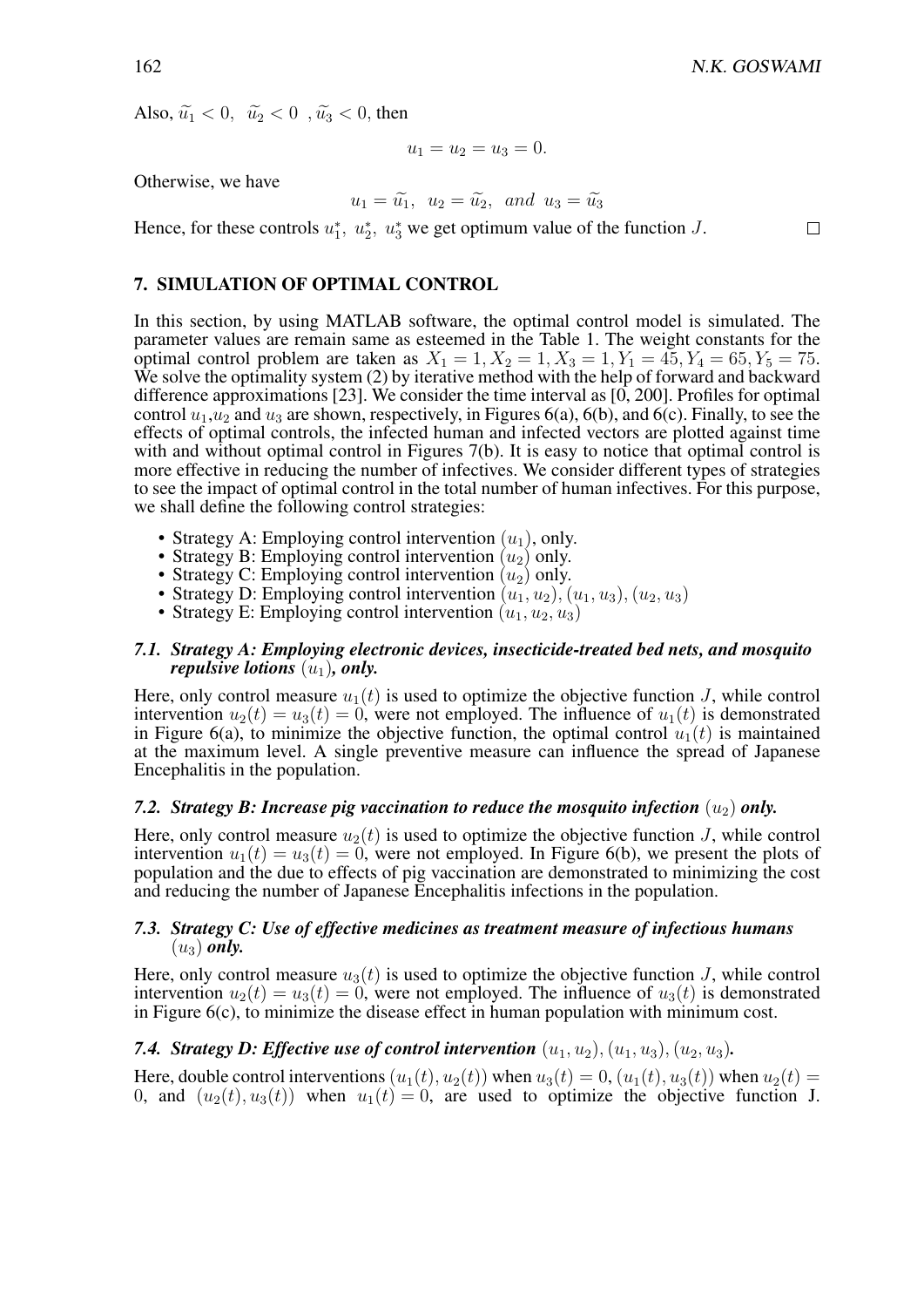The control intervention are demonstrated in Figure 6(d), 6(e) and 6(f). It is observed that combination of two control intervention is most effective then using signal control intervention. Significant number of Japanese Encephalitis infective cases reduce.

### *7.5. Strategy E: Employing all three control interventions*  $(u_1, u_2, u_3)$ *.*

Here all three control interventions  $(u_1(t), u_2(t), u_3(t))$  are used to optimize the objective function  $J$ . From Figure 7(a), it is easy to say that by combining all three optimal controls  $u_1(t)$ ,  $u_2(t)$ , and  $u_3(t)$ , the total number of infectious individuals decreases significantly. The three optimal control application is the best control strategy to minimize the number of infectives, and will definitely reduce the spread of JEV.

# <span id="page-15-0"></span>8. CONCLUSION

In this study, a non-linear mathematical model is formulated and analyzed for Japanese encephalitis disease with saturated incident  $\left(\frac{\beta_1 S_h I_j}{1 + I} \right)$  $1 + kI_h$  $\setminus$ and saturated treatment function

 $\int \gamma_h I_h$  $1 + \alpha I_h$  $\setminus$ . The basic reproduction number is computed by next generation matrix method. Here, it is clearly identify that the parameter  $\beta_1$  is the most sensitive parameter which transmitted Japanese encephalitis disease in human. The sensitivity analysis of the basic reproduction and Japanese encephalitis infected cases are executed in order to determine the relative importance of the model parameters to the disease prevalence. The results of the numerical simulation is executed to support our mathematical findings and demonstrated graphically. Also, we perform here trend of Japanese encephalitis cases of Assam and Uttar Pradesh through line-graph. The infection rate is high in Assam and Uttar Pradesh comparatively other part of the country(India). Three time-department optimal control is incorporated in model system to eliminate the virus from the tropical region using Pontryagin's maximum principal. Adapting all three optimal control parameters are the best control strategy to minimize the number of infectives, which will reduce the rate transmission of the disease. It is noticed easily that use optimal control in the mode is more effective than without optimal control in reducing the number of infectives in the considered period.

#### REFERENCES

- <span id="page-15-1"></span>1. World Health Organization, Japanese encephalitis fact sheets. https://www.who.int/newsroom/factsheets/ details/Japanese-encephalitis. Accessed 9 May 2019
- <span id="page-15-2"></span>World Health Organization, Vaccine-Preventable Disease.<br>https://www.who.int/immunization/ monitoring-surveillance/burden/vpd/WHOmonitoring-surveillance/burden/vpd/WHO-SurveillanceVaccinePreventable-10-JE-R2. Accessed 9 April 2015
- <span id="page-15-3"></span>3. Tiwari, S., Singh, R. K., Tiwari, R., and Dhole,T.N.(2012). Japanese encephalitis: a review of the India perspective, *The Brazilian Journal of Infectious Diseases*.16(6):564- 573.
- <span id="page-15-5"></span>4. De, A., Maity, K., Jana, S., and Maiti, M.,(2016). Application of various control strategies to Japanese encephalitis: a mathematical study with human, pig and mosquito, *Math. Biosci.* 282, 46–60.
- <span id="page-15-4"></span>5. Ndairou, F., Area, I., Torres, D. F. M., (2020). Mathematical Modeling of Japanese encephalitis under Aquatic Environmental Effects. *Mathematics*. 8 (11), 1880 .
- <span id="page-15-6"></span>6. Baniya, V., and Keval, R.,(2020). The influence of vaccination on of JE with standard incidence rate of mosquitoes, pigs and humans.*Journal of Applied Mathematics and Computing.* 64, 519-550 .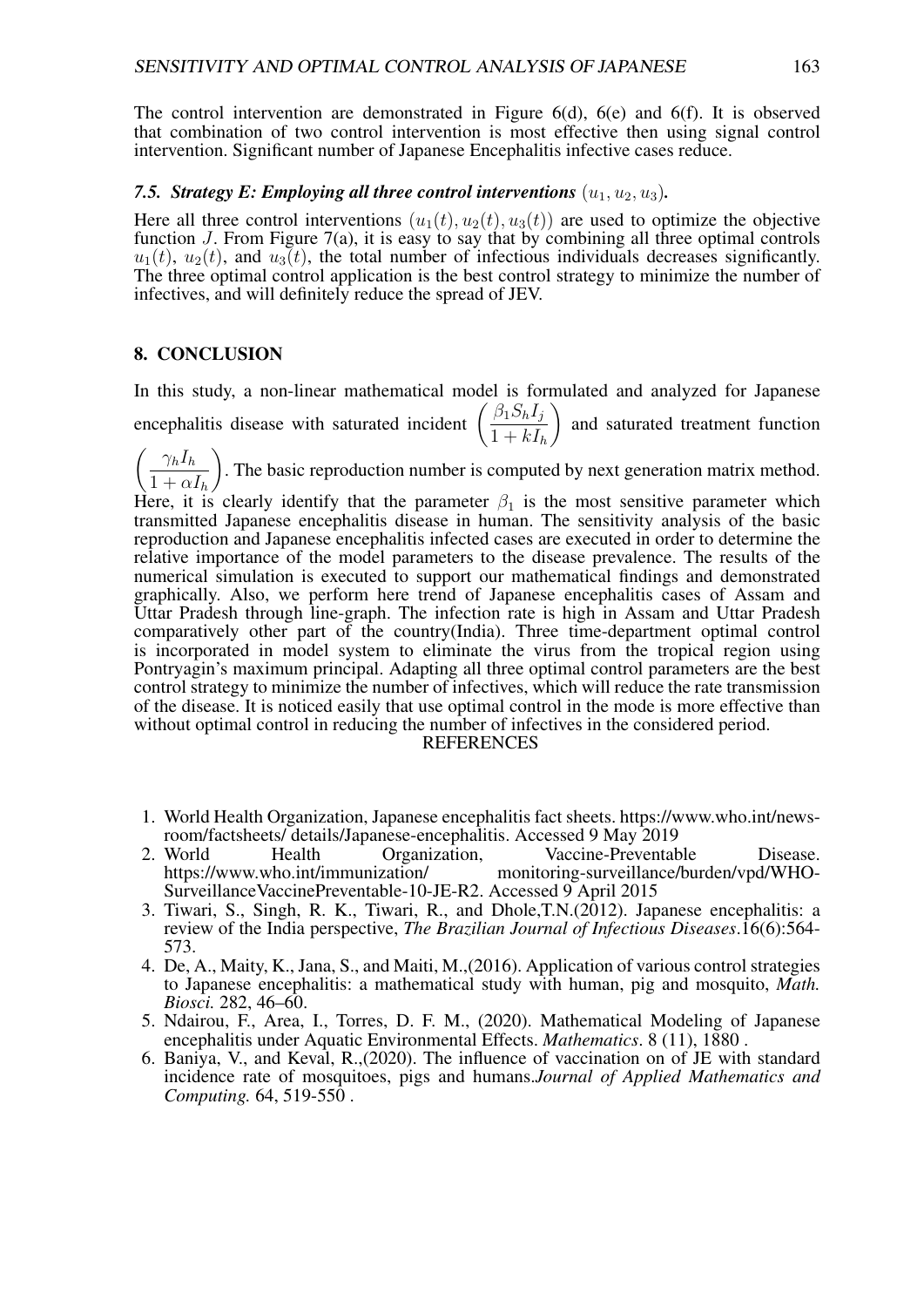

Fig. 7.6. (a) Control profile of  $u_1$ , when  $u_2 = u_3 = 0$ , (b) Control profile of  $u_2$ , when  $u_1 = u_3 = 0$ , (c) Control profile of  $u_3$ , when  $u_2 = u_3 = 0$ , (d) Control profile of  $u_1, u_2$ , when  $u_3 = 0$ , (e) Control profile of  $u_1, u_3$ , when  $u_2 = 0$ , (f) Control profile of  $u_2, u_3$ , when  $u_1 = 0$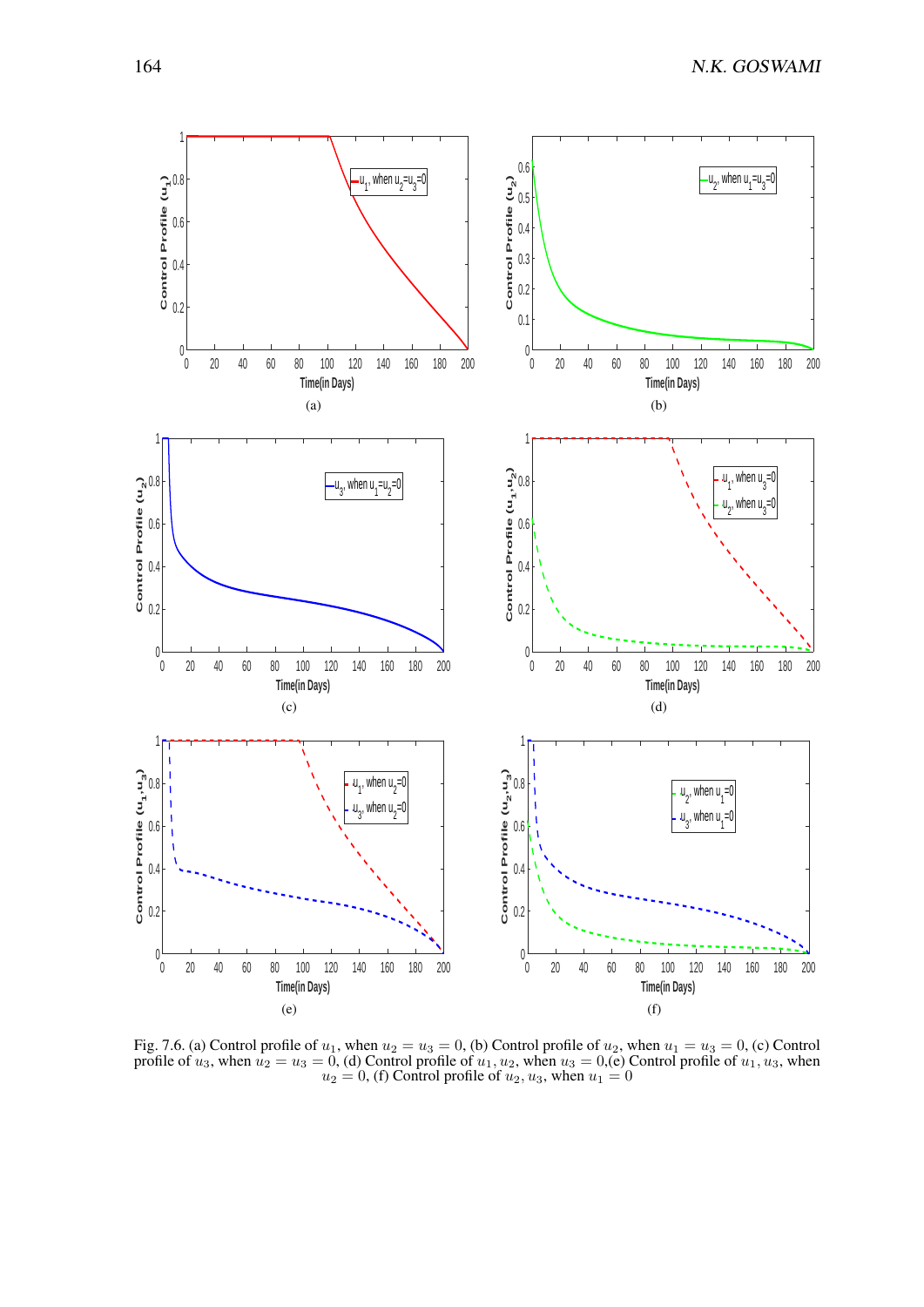

Fig. 7.7. (a) Control profile of  $u_1, u_2$ , and  $u_3$ , (b) Variation of infected human populations against time with and without optimal control.

- <span id="page-17-0"></span>7. Panja, P., Mondal, S.K., and Chattopadhyay, J.,(2016).Stability and bifurcation analysis of Japanese encephalitis model with/without effect of some control parameters. *Comput. Appl. Math* 32(2), 155-175 .
- <span id="page-17-1"></span>8. Naresh, R. and Panday, S.,(2009). Modelling and analysis of the spread of Japanese encephalitis with environmental effects, *Appl. Math.* 4(1), 155–175 .
- <span id="page-17-2"></span>9. Mukhopadhyay, B.B., and Tapaswe, P.K.,(1994). An SIRS epidemic model of Japanese encephalitis. *Math. Sci.* 17(2), 347–356.
- <span id="page-17-3"></span>10. Srivastav, A. K., and Ghosh, M.,(2021). Modeling the transmission dynamics of malaria with saturated treatment : a case study of India. *Journal of Applied Mathematics and Computing*.https://doi.org/10.1007/s12190-020-01469-7.
- <span id="page-17-4"></span>11. Goswami, N.K.,(2021).Modeling analysis of Zika virus with saturated incidence using optimal control theory. *International journal of dynamical systems and differential equations*, 11(3-4), 287-301.
- <span id="page-17-5"></span>12. Gumel, A.B., (2012), Causes of backward bifurcations in some epidemiological models, *J.Math. Anal. Appl.* 395, 355-365.
- <span id="page-17-6"></span>13. Chitnis, N., Hyman, J. M., and Cushing, J.M. . Determining important parameters in the spread of malaria through the sensitivity analysis of a mathematical model, *Bull.Math.Biol.* 70(5), 12721296.
- <span id="page-17-7"></span>14. Zhang, J., Jai, J., and Song, X., (2O14). Analysis of an SEIR Epidemic Model with Saturated Incidence and Saturated Treatment Function. *The Scientific World Journal*. vol.2014, ID 910421, 11 Pages. https: //doi.org/10.1155/2014/910421.
- <span id="page-17-8"></span>15. Goswami, N.K., and Shanmukha, B.,(2020) Stability and optimal control analysis of zika virus with saturated incidence rate. *Malaya Journal of Mathematik*. 8(2).331-342.
- <span id="page-17-9"></span>16. Dubey, B., Patra, A., Srivastava, P.K. and Dubey, U. S.,(2013) Modeling and analysis os an SEIR model with different types of nonlinear treatment rates, *J. Biol. Syst*. 21(3), 1350023. https://doi.org/10.1142/S021833901350023.
- 17. Zhang, Z., and Suo,  $\check{Y}$ ., (2010). Qualitative analysis of a SIR epidemic model with saturated treatment rate. *J. Appl. Math. Comput.* 34,177–194 .
- <span id="page-17-10"></span>18. Li, X. Z., Li, W. S., Ghosh, M., (2009). Stability and bifurcation of an SIS epidemic model with treatment. *Chaos Solit. Fract.* 42 (5), 2822–2832.
- <span id="page-17-11"></span>19. Castillo-Chavez, C., Feng, Z.,and Huang, W., (2002). On the computation of  $R_0$  and its role on global stability, Mathematical Approaches for For Emerging and Reemerging Infectious Diseases.*Springer-Verlag.* 9780387953540, 229-250 .